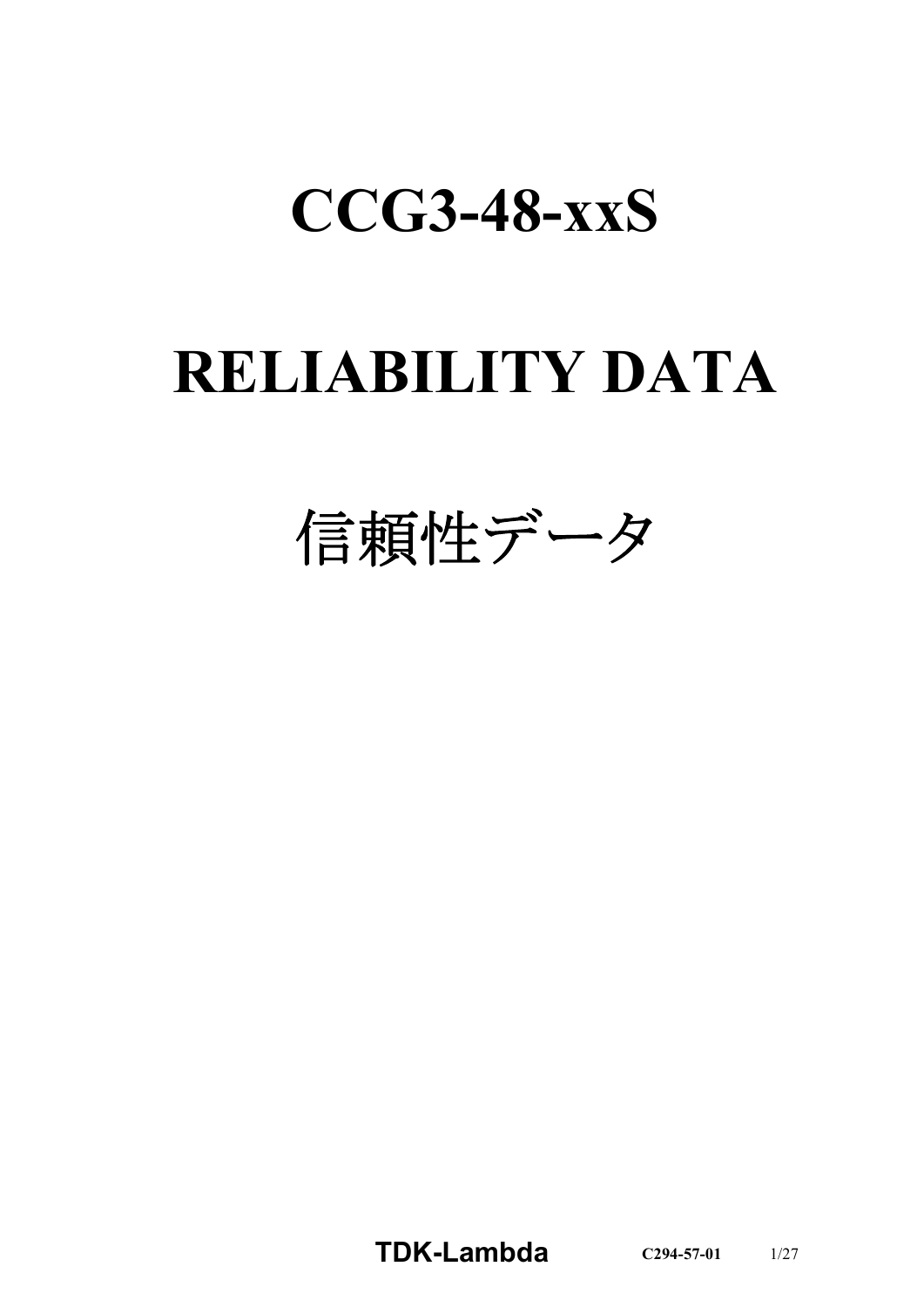## *RWS 50B-600B Series* **CCG3-48-xxS**

#### **INDEX**

#### PAGE

| $1_{\cdot}$ | MTBF計算値                                                                        | 3  |
|-------------|--------------------------------------------------------------------------------|----|
| 2.          | 部品ディレーティング                                                                     | 6  |
| 3.          | Main Components Temperature Rise AT List ················<br>主要部品温度上昇值         | 8  |
| 4.          | アブノーマル試験 Abnormal Test ……………………………………………                                       | 9  |
| 5.          | 振動試験                                                                           | 12 |
| 6.          | 衝撃試験<br><b>Shock Test</b>                                                      | 14 |
|             | 7. ノイズシミュレート試験                                                                 | 16 |
| 8.          | はんだ耐熱性試験 Resistance to Soldering Heat Test ·······························     | 18 |
| 9.          | 熱衝擊試験 Thermal Shock Test …………………………………………………                                   | 22 |
| 10.         | High Temperature and High Humidity Bias Test <b>··············</b><br>高温加湿通電試験 | 24 |
| 11.         | 高温連続通電試験                                                                       | 26 |

#### 使用記号 Terminology Used

|       | +Vin …… + 入力端子                | + Input Terminal                   |
|-------|-------------------------------|------------------------------------|
|       | -Vin ……… 入力端子                 | - Input Terminal                   |
|       | RC ••••••• リモートON/OFFコントロール端子 | Remote ON/OFF Control Terminal     |
|       | +Vout $\cdots \cdots$ + 出力端子  | $+$ Output Terminal                |
|       | -Vout ……. 出力端子                | - Output Terminal                  |
|       | TRM ······ 出力電圧外部可変用端子        | Output Voltage Adjustment Terminal |
| FG    | ・・・・・・・ フレームグラウンド             | Frame GND                          |
| $\pm$ | ・・・・・・ 接地                     | Earth                              |

※記載のデータは代表機種の測定結果ですが、全ての製品はほぼ同等の特性です。

当社標準測定条件における結果であり、参考値としてお考え願います。

The data is the measurement result of a representative model,

but all products show almost the same characteristics.

Test results are reference data based on our standard measurement condition.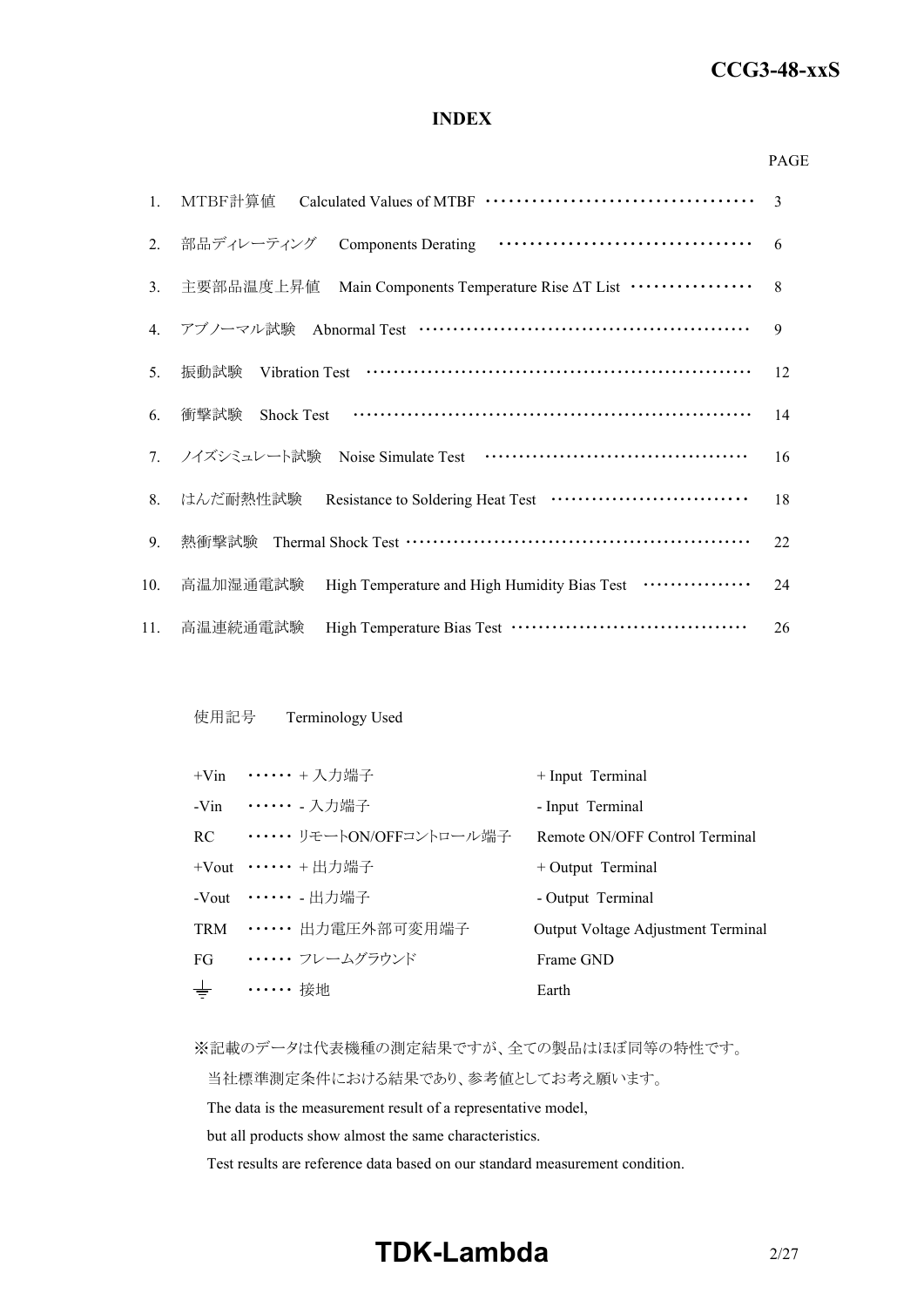## *RWS 50B-600B Series* **CCG3-48-xxS**

#### **1. MTBF**計算値 **Calculated Values of MTBF**

**MODEL : CCG3-48-05S, CCG3-48-12S**

#### **(1)** 算出方法 **Calculating Method**

Telcordiaの部品ストレス解析法(\*1)で算出されています。 故障率λssは、それぞれの部品ごとに電気ストレスと動作温度によって決定されます。 Calculated based on parts stress reliability prediction of Telcordia(\*1). Individual failure rate λss is calculated by the electric stress and temperature rise of the each devices.

> \*1: Telcordia document "Reliability Prediction Procedure for Electronic Equipment" (Document number SR-332,Issue3)

$$
\langle \hat{\mathbf{g}} | \mathbf{H} \mathbf{x} \rangle \qquad MTBF = \frac{1}{\lambda_{\text{equip}}} = \frac{1}{\pi_E \sum_{i=1}^{m} N_i \cdot \lambda_{\text{ssi}}} \times 10^9 \qquad \text{iff } (\text{hours})
$$
\n
$$
\lambda_{\text{ssi}} = \lambda_{\text{Gi}} \cdot \pi_{\text{Qi}} \cdot \pi_{\text{Si}} \cdot \pi_{\text{Ti}}
$$

$$
\lambda_{\text{equip}} : \hat{\pm} \circledR \circledR \circledR \circledR
$$
\n
$$
\lambda_{\text{equip}}
$$
\n
$$
\therefore \hat{\pm} \circledR \circledR
$$
\n
$$
\text{Total Equipment failure rate (FITs = Failure in 109 hours)}
$$

- <sup>l</sup>*Gi* : i 番目の部品に対する基礎故障率 Generic failure rate for the ith device
- <sup>p</sup>*Qi* : i番目の部品に対する品質ファクタ Quality factor for the ith device
- <sup>p</sup>*Si* : i番目の部品に対するストレスファクタ Stress factor for the ith device
- <sup>p</sup>*Ti* : i番目の部品に対する温度ファクタ Temperature factor for the ith device
- *m* : 異なる部品の数 Number of different device types
- *Ni* : i番目の部品の個数 Quantity of ith device type
- <sup>p</sup>*<sup>E</sup>* : 機器の環境ファクタ Equipment environmental factor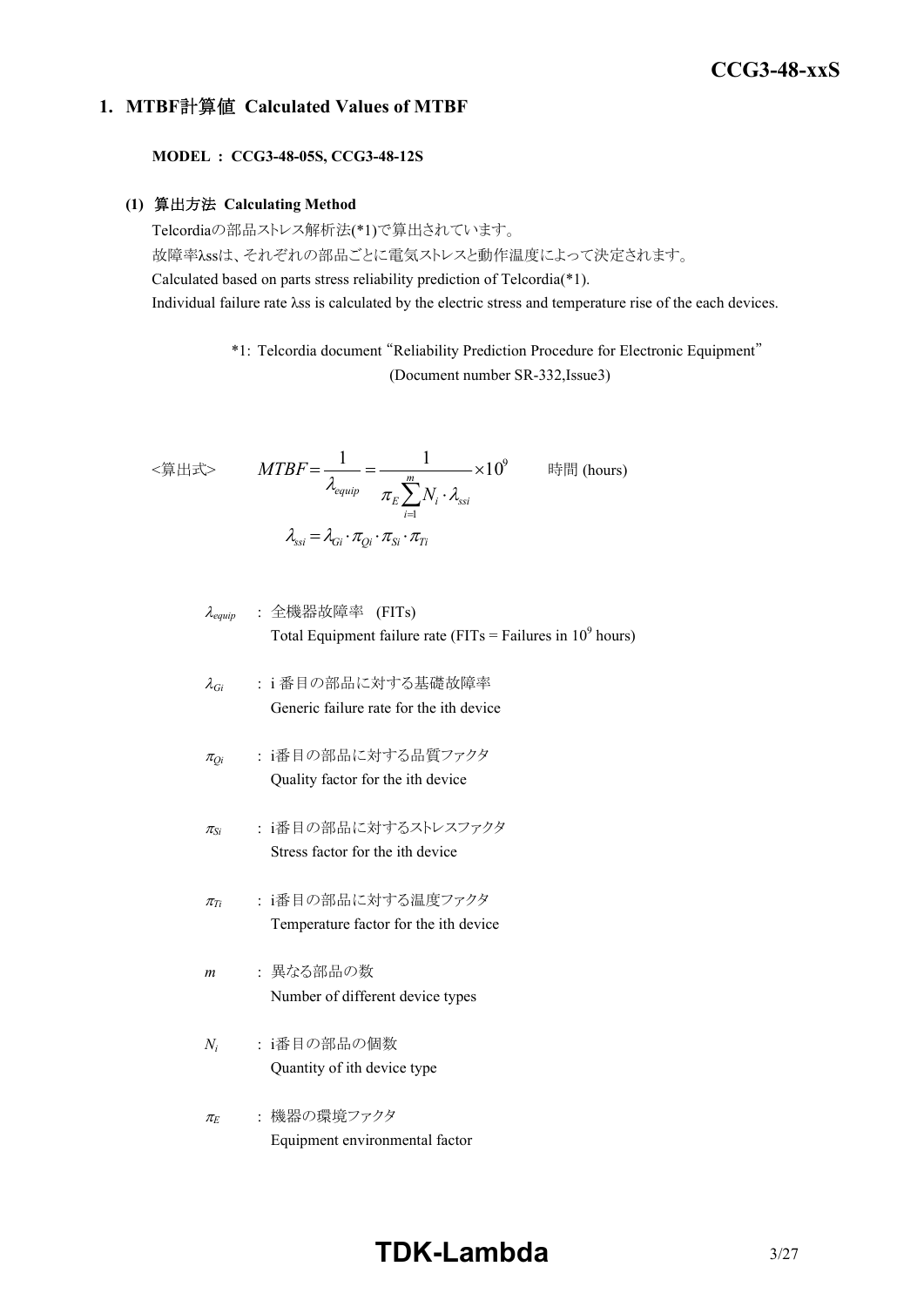#### **(2) MTBF**値 **MTBF Values**

条件 Conditions

```
· 入力電圧 : 48VDC ·環境ファクタ : GF (Ground, Fixed)
Input Voltage Environmental Factor
```


| Ambient        | <b>MTBF</b>                    |                               |  |  |  |
|----------------|--------------------------------|-------------------------------|--|--|--|
| temperature    | Output Current : $0.30A(50\%)$ | Output Current : 0.60A (100%) |  |  |  |
| $25^{\circ}$ C | 16,849,536 (hours)             | 13,429,845 (hours)            |  |  |  |
| $40^{\circ}$ C | 11,337,241 (hours)             | 8,815,678 (hours)             |  |  |  |
| $60^{\circ}$ C | 5,661,682 (hours)              | 4,164,331 (hours)             |  |  |  |
| $80^{\circ}$ C | 2,308,599 (hours)              | 1,649,232 (hours)             |  |  |  |
| $90^{\circ}$ C | 1,420,328 (hours)              |                               |  |  |  |

#### **(2)-1 CCG3-48-05S**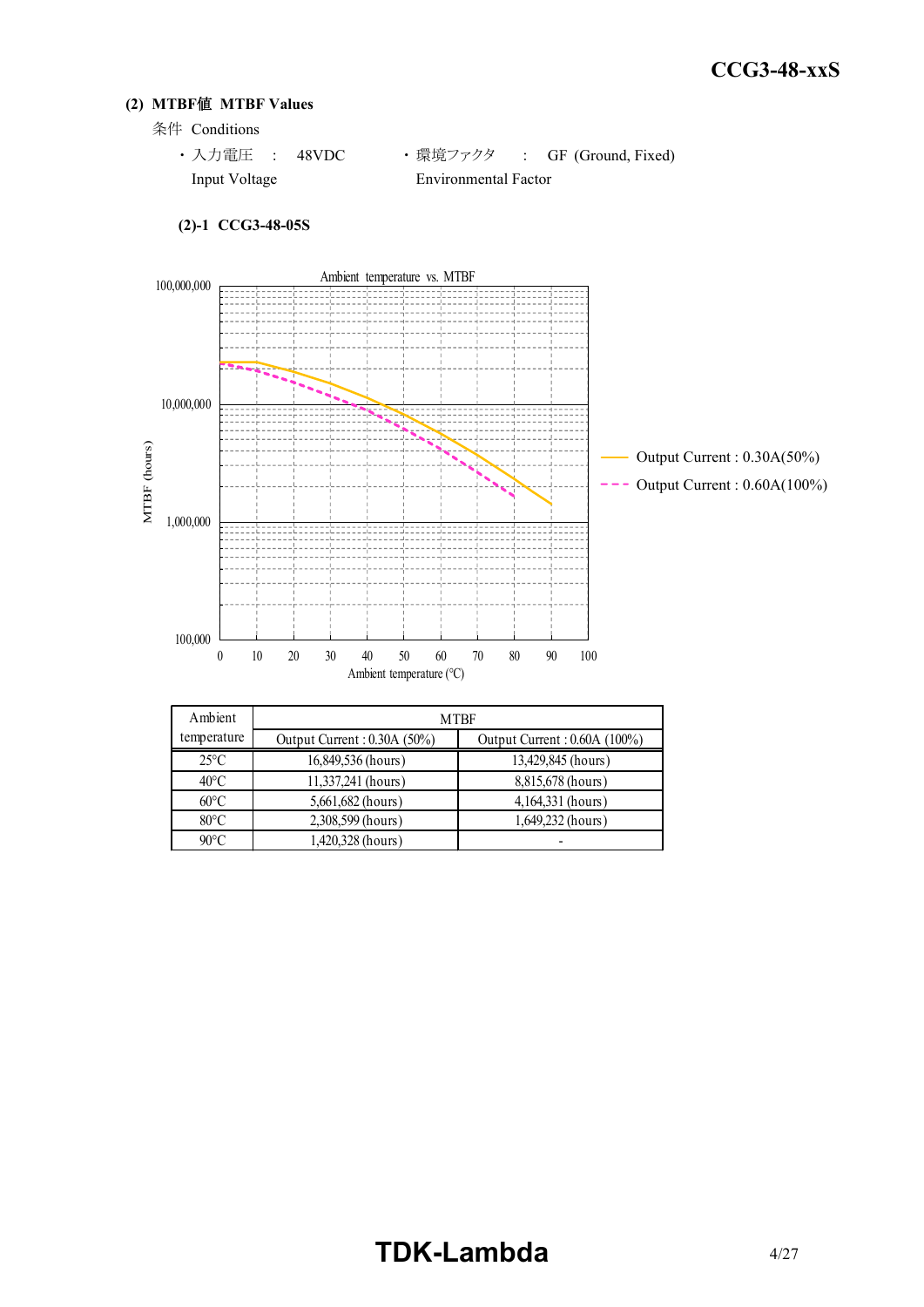#### **(2)-2 CCG3-48-12S**



| Ambient        | <b>MTBF</b>                   |                               |  |  |  |
|----------------|-------------------------------|-------------------------------|--|--|--|
| temperature    | Output Current : 0.125A (50%) | Output Current : 0.25A (100%) |  |  |  |
| $25^{\circ}$ C | 17,366,125 (hours)            | 14,012,801 (hours)            |  |  |  |
| $40^{\circ}$ C | 11,810,246 (hours)            | 9,322,052 (hours)             |  |  |  |
| $60^{\circ}$ C | $6,045,502$ (hours)           | 4,517,038 (hours)             |  |  |  |
| $85^{\circ}$ C | 1,975,937 (hours)             | 1,425,236 (hours)             |  |  |  |
| $92.5$ °C      | 1,338,655 (hours)             |                               |  |  |  |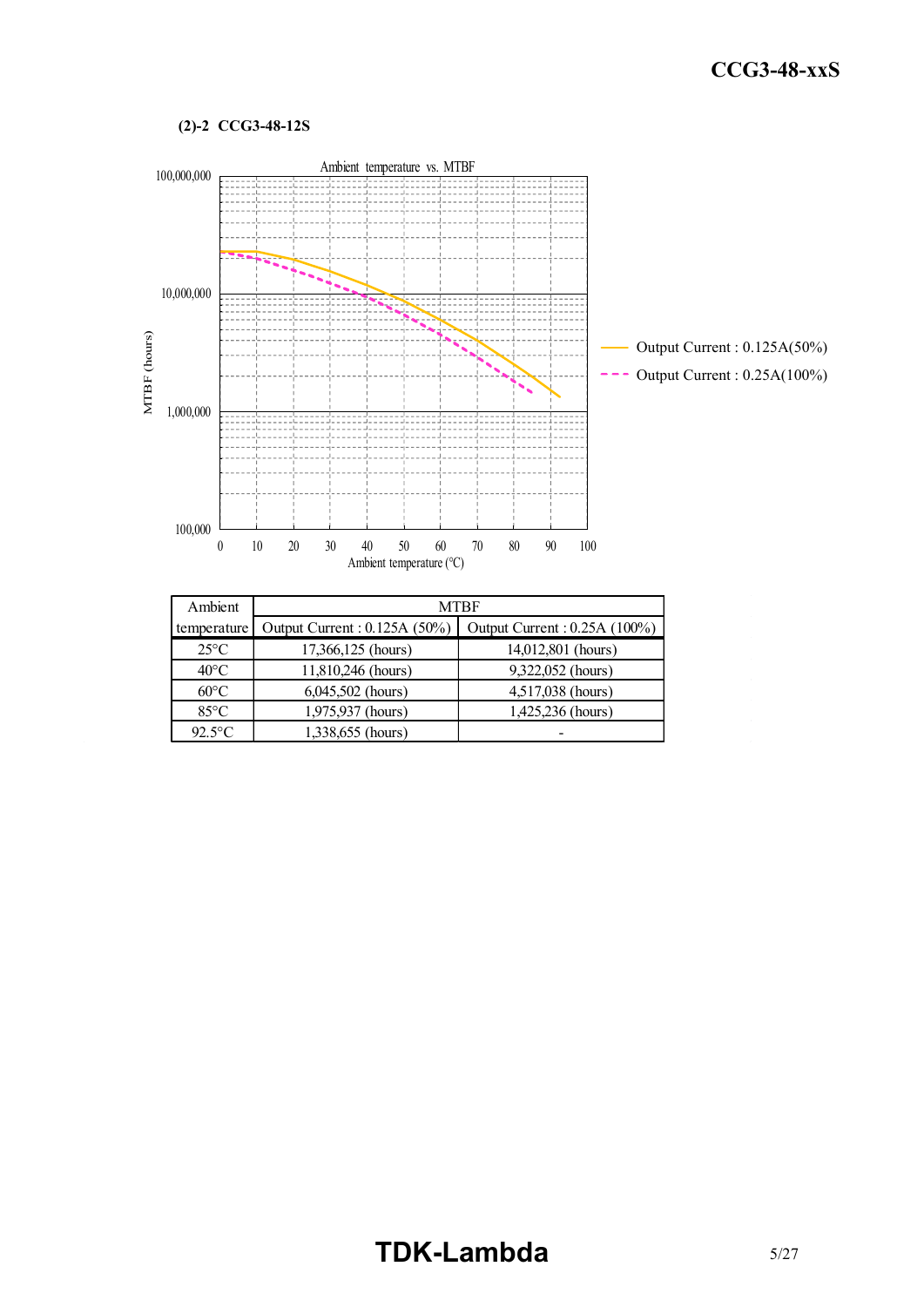### **2.** 部品ディレーティング **Components Derating**

**MODEL : CCG3-48-05S, CCG3-48-12S**

#### **(1)** 算出方法 **Calculating Method**

(a) 測定方法 Measuring Method

| ・入力電圧                                | : 48VDC                        |  |                 | ・出力電流 : CCG3-48-05S 0.6A (100%)         |  |
|--------------------------------------|--------------------------------|--|-----------------|-----------------------------------------|--|
| Input Voltage                        |                                |  |                 | Output Current CCG3-48-12S 0.25A (100%) |  |
| ・周囲温度                                | $\therefore$ CCG3-48-05S 80 °C |  |                 |                                         |  |
| Ambient Temperature CCG3-48-12S 85°C |                                |  |                 |                                         |  |
| ・ 冷却法                                | : 自然空冷                         |  | ・ 取り付け ― : 水平置き |                                         |  |
| Cooling                              | Natural Convection             |  | Mounting        | Horizontal                              |  |

(b) 半導体 Semiconductors

ケース温度、消費電力、熱抵抗より使用状態の接合点温度を求め最大定格、接合点温度との比較を 求めました。

Compared with maximum junction temperature and actual one which is calculated based on case temperature, power dissipation and thermal impedance.

- (c) IC、抵抗、コンデンサ等 IC, Resistors, Capacitors, etc. 周囲温度、使用状態、消費電力など、個々の値は設計基準内に入っています。 Ambient temperature, operating condition, power dissipation and so on are within derating criteria.
- (d) 熱抵抗算出方法 Calculating method of thermal impedance

|                                     | $\theta_{j-c} = \frac{T_j(\text{max}) - T_c}{P_i(\text{max})}$ $\theta_{j-a} = \frac{T_j(\text{max}) - T_a}{P_i(\text{max})}$ | $\theta_{j-l} = \frac{T_j(\text{max}) - T_l}{P_j(\text{max})}$ |
|-------------------------------------|-------------------------------------------------------------------------------------------------------------------------------|----------------------------------------------------------------|
| $T_c$                               | : ディレーティングの始まるケース温度 一般に25℃<br>Case Temperature at Start Point of Derating; 25°C in General                                    |                                                                |
| $T_a$                               | : ディレーティングの始まる周囲温度 一般に25℃<br>Ambient Temperature at Start Point of Derating; 25°C in General                                  |                                                                |
| $T_I$                               | : ディレーティングの始まるリード温度 一般に25℃<br>Lead Temperature at Start Point of Derating; 25°C in General                                    |                                                                |
| $(P_{ch}(\text{max}))$              | $P_i$ (max) : 最大接合点(チャネル)損失<br>Maximum Junction (channel) Dissipation                                                         |                                                                |
| $(T_{ch}(\text{max}))$              | $T_j$ (max) : 最大接合点(チャネル)温度<br>Maximum Junction (channel) Temperature                                                         |                                                                |
| $\theta_{i-c}$<br>$(\theta_{ch-c})$ | : 接合点(チャネル)からケースまでの熱抵抗<br>Thermal Impedance between Junction (channel) and Case                                               |                                                                |
| $\theta_{j-a}$<br>$(\theta_{ch-a})$ | : 接合点から周囲までの熱抵抗<br>Thermal Impedance between Junction (channel) and Air                                                       |                                                                |
| $\theta_{i-l}$<br>$(\theta_{ch-l})$ | : 接合点からリードまでの熱抵抗<br>Thermal Impedance between Junction (channel) and Lead                                                     |                                                                |

## **TDK-Lambda** 6/27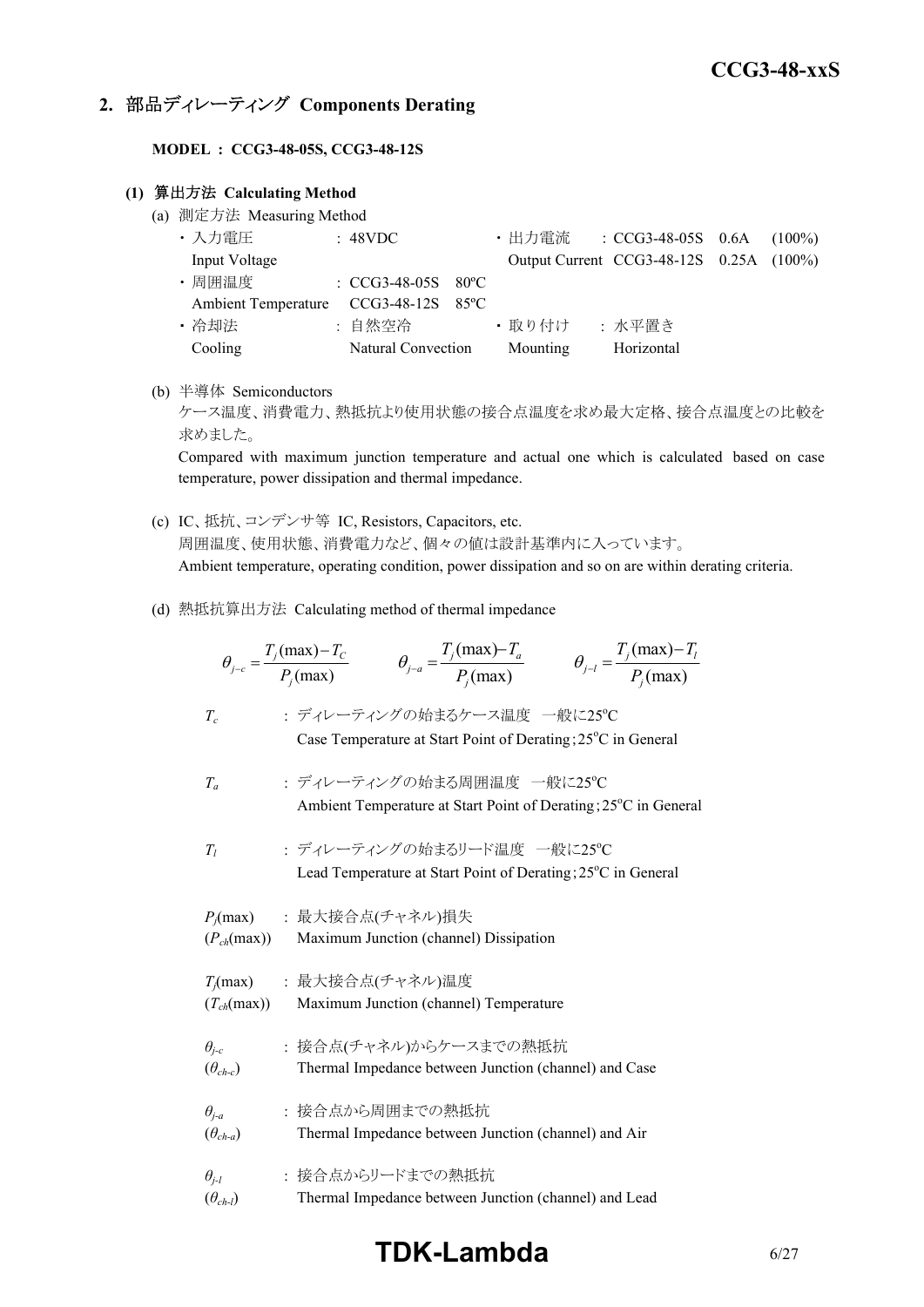### **(2)** 部品ディレーティング表 **Components Derating List**

#### **(2)-1 CCG3-48-05S**

| 部品番号             | 部品名                 | 最大定格                         |                            | ディレーティング率       |
|------------------|---------------------|------------------------------|----------------------------|-----------------|
| Location No.     | Part Name           | Maximum Rating               | <b>Actual Rating</b>       | Derating Factor |
|                  | <b>CHIP MOS FET</b> | $Tj$ (max) : $150^{\circ}$ C | $Ti: 110.1$ <sup>o</sup> C | 73.4%           |
| D <sub>101</sub> | <b>CHIP SBD</b>     | $Tj$ (max) : $150^{\circ}$ C | $Ti: 108.7$ <sup>o</sup> C | 72.5%           |
| D <sub>102</sub> | <b>CHIP SBD</b>     | $Tj$ (max) : $150^{\circ}$ C | $Ti: 108.7$ <sup>o</sup> C | 72.5%           |
| A1               | CHIP IC             | $Tj$ (max) : $150^{\circ}$ C | $Ti: 104.7$ <sup>o</sup> C | 69.8%           |
| A <sub>101</sub> | <b>CHIP IC</b>      | $Tj$ (max) : $150^{\circ}$ C | $Ti: 101.4$ <sup>o</sup> C | 67.6%           |
| PC <sub>1</sub>  | <b>CHIP COUPLER</b> | $Ti$ (max) : 125 °C          | Ti : 101.9°C               | 81.5%           |

#### **(2)-2 CCG3-48-12S**

| 部品番号             | 部品名                 | 最大定格                         | 使用状態                       | ディレーティング率       |
|------------------|---------------------|------------------------------|----------------------------|-----------------|
| Location No.     | Part Name           | Maximum Rating               | <b>Actual Rating</b>       | Derating Factor |
|                  | <b>CHIP MOS FET</b> | $Tj$ (max) : $150^{\circ}$ C | $Ti: 116.4$ <sup>o</sup> C | 77.6%           |
| D <sub>101</sub> | <b>CHIP SBD</b>     | $Tj$ (max) : $150^{\circ}$ C | $Ti: 110.6$ °C             | 73.7%           |
| D <sub>102</sub> | <b>CHIP SBD</b>     | $Tj$ (max) : 150 °C          | $Ti: 110.6$ <sup>o</sup> C | 73.7%           |
| A1               | CHIP IC             | $Ti$ (max) : $150^{\circ}$ C | $Ti: 104.7$ <sup>o</sup> C | 69.8%           |
| A101             | <b>CHIP IC</b>      | $Tj$ (max) : 150 °C          | $Ti: 101.4$ <sup>o</sup> C | 67.6%           |
| PC <sub>1</sub>  | CHIP COUPLER        | $Ti$ (max) : 125 °C          | $Ti: 104.5^{\circ}C$       | 83.6%           |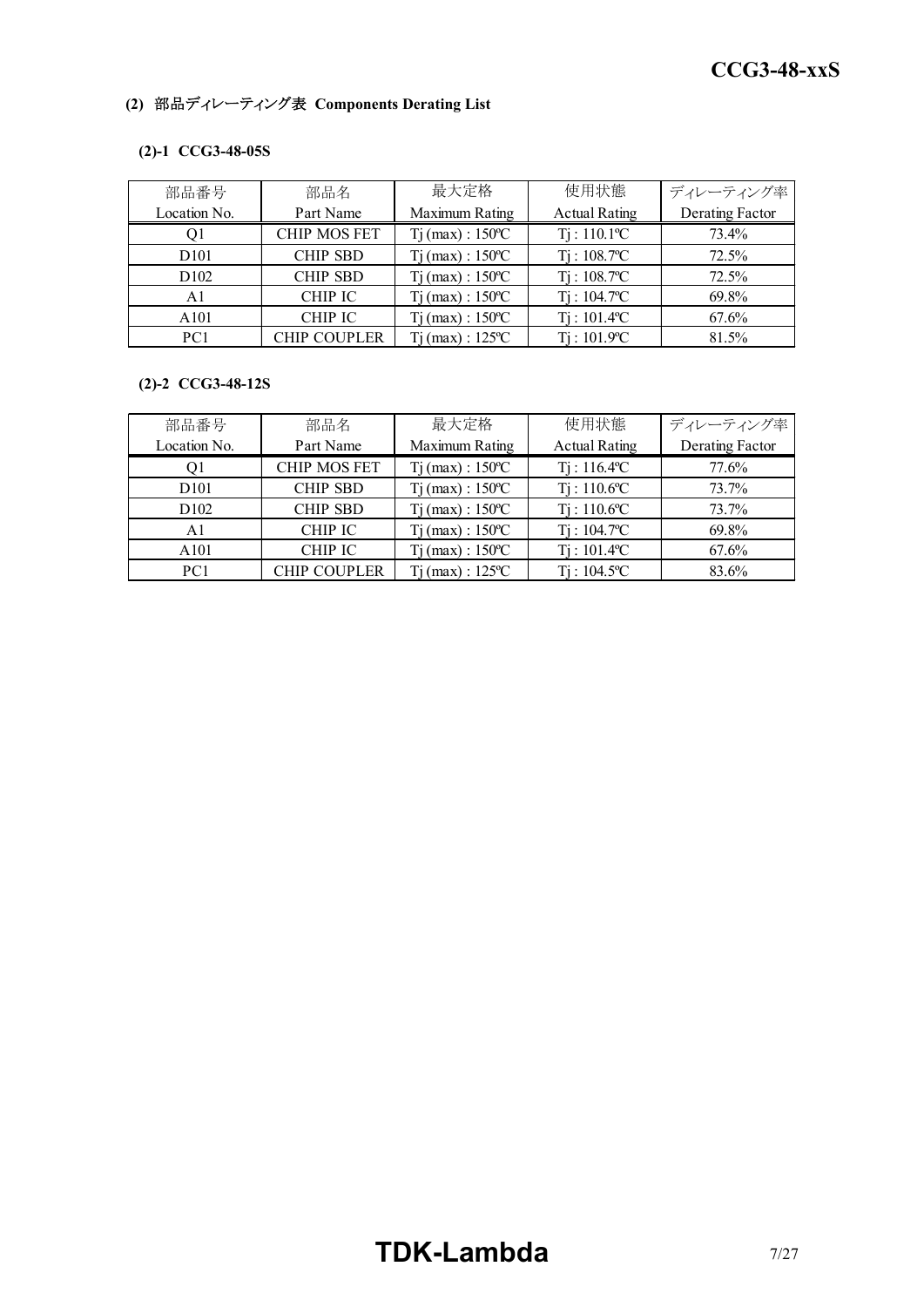#### *INSTRUCTION MANUAL* **3.** 主要部品温度上昇値 **Main Components Temperature Rise ΔT List**

**MODEL : CCG3-48-05S, CCG3-48-12S**

#### **(1)** 測定条件 **Measuring Conditions**

| ・入力電圧                                | : 48VDC               |  | ・出力電流    | : $CCG3-48-05S$ 0.6A                    | $(100\%)$ |
|--------------------------------------|-----------------------|--|----------|-----------------------------------------|-----------|
| Input Voltage                        |                       |  |          | Output Current CCG3-48-12S 0.25A (100%) |           |
| ・周囲温度                                | : $CCG3-48-05S$ 80 °C |  |          |                                         |           |
| Ambient Temperature CCG3-48-12S 85°C |                       |  |          |                                         |           |
| • 冷却法                                | : 自然空冷                |  | ・取り付け    | : 水平置き                                  |           |
| Cooling                              | Natural Convection    |  | Mounting | Horizontal                              |           |



#### **(2)** 測定結果 **Measuring Results**

**(2)-1 CCG3-48-05S**

| 部品番号              | 部品名                 | 温度上昇值 ΔT              |
|-------------------|---------------------|-----------------------|
| Location No.      | Part Name           | Temperature Rise      |
| Οl                | <b>CHIP MOS FET</b> | $29.0$ <sup>o</sup> C |
| D <sub>10</sub> 1 | <b>CHIP SBD</b>     | $24.6$ °C             |
| D <sub>102</sub>  | <b>CHIP SBD</b>     | $24.6$ °C             |
| A <sub>1</sub>    | <b>CHIP IC</b>      | $24.4$ <sup>o</sup> C |
| A101              | <b>CHIP IC</b>      | $21.2^{\circ}$ C      |
| PC1               | <b>CHIP COUPLER</b> | $21.0$ <sup>o</sup> C |
| L1                | <b>CHOKE COIL</b>   | $16.2$ °C             |
| Τ1                | TRANS, PULSE        | $30.9$ °C             |

#### **(2)-2 CCG3-48-12S**

| 部品番号              | 部品名                 | 温度上昇值 ΔT              |
|-------------------|---------------------|-----------------------|
| Location No.      | Part Name           | Temperature Rise      |
| Оl                | <b>CHIP MOS FET</b> | $30.4$ <sup>o</sup> C |
| D <sub>10</sub> 1 | <b>CHIP SBD</b>     | $23.0$ <sup>o</sup> C |
| D <sub>102</sub>  | <b>CHIP SBD</b>     | $23.0^{\circ}$ C      |
| A <sub>1</sub>    | <b>CHIP IC</b>      | $24.7$ <sup>o</sup> C |
| A101              | <b>CHIP IC</b>      | 18.8°C                |
| PC1               | <b>CHIP COUPLER</b> | $18.6$ °C             |
| L1                | <b>CHOKE COIL</b>   | $18.5$ <sup>o</sup> C |
| Τ1                | TRANS, PULSE        | 28.3°C                |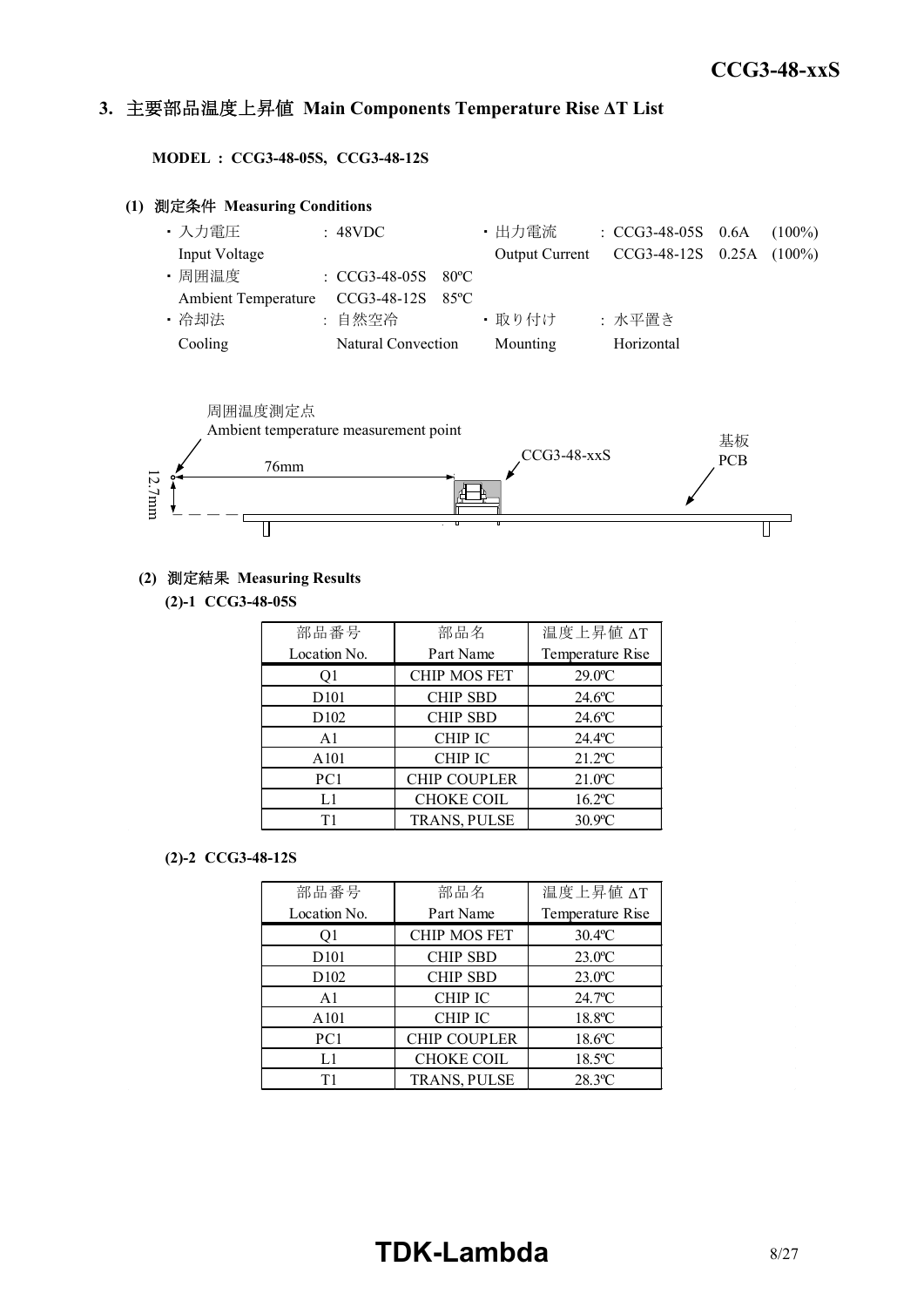#### **4.** アブノーマル試験 **Abnormal Test**

**MODEL : CCG3-48-05S, CCG3-48-12S**

#### **(1)** 試験条件 **Test Conditions**

| ・入力電圧                      | : 76VDC                        |  |
|----------------------------|--------------------------------|--|
| Input Voltage              |                                |  |
| · 出力電流                     | : $CCG3-48-05S$ 0.6A $(100\%)$ |  |
| Output Current             | CCG3-48-12S 0.25A (100%)       |  |
| ・周囲温度                      | $: 25^{\circ}$ C               |  |
| <b>Ambient Temperature</b> |                                |  |

#### **(2)** 試験回路 **Test Circuit**



 $\cdot$  ヒューズ (F1) : 1.25A (DC86V11CT 1.25A, SOC) Fuse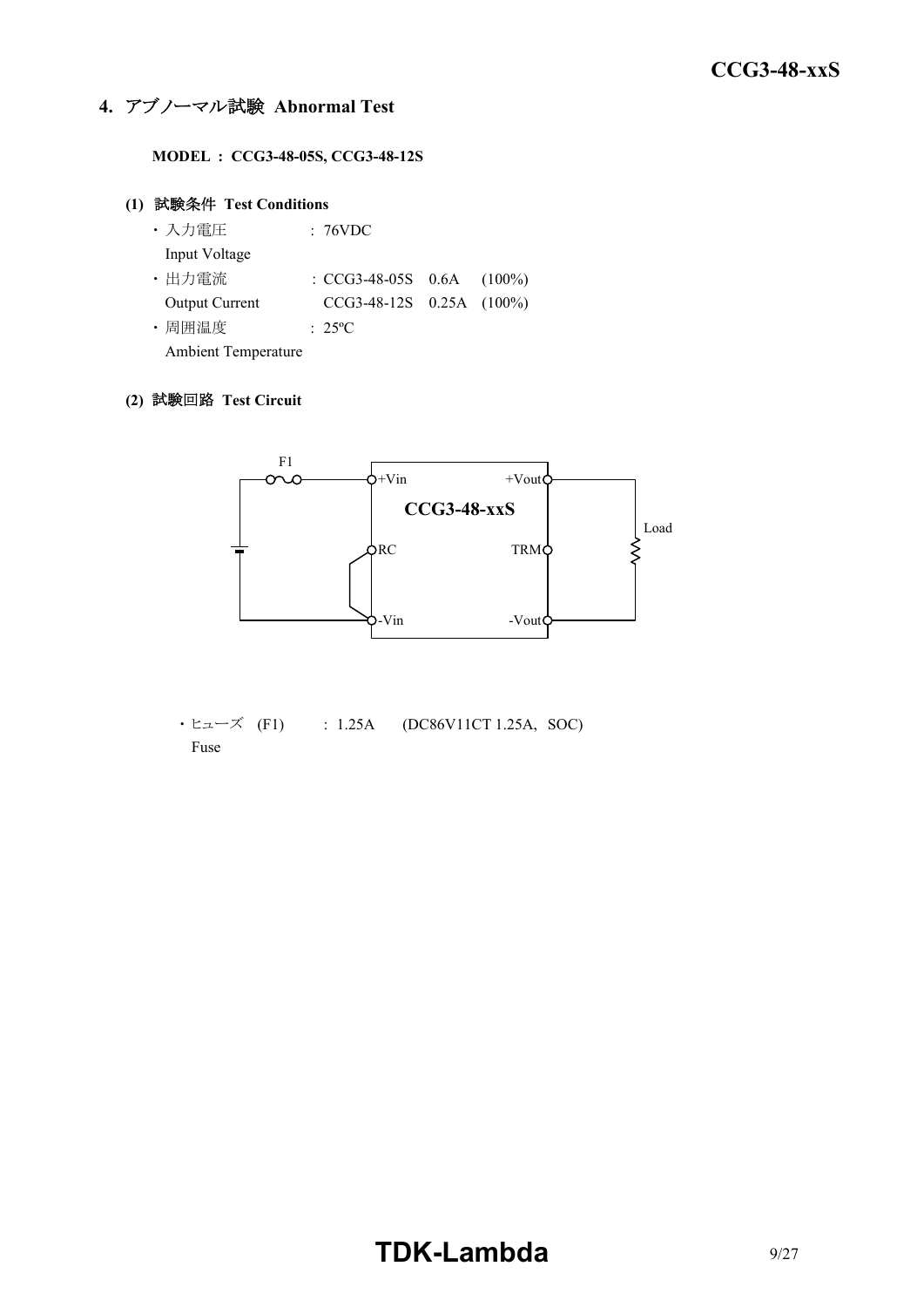#### **(3)** 試験結果 **Test Results**

### **(3)-1 CCG3-48-05S**

|                | (J)-1            | <b>CCG3-40-055</b>                    |                                                          |                                                                 |          |             |             |           |                                                                                |         |                                              |                                                    |                                     |                          |             |                         | (Da:Damaged)                                 |
|----------------|------------------|---------------------------------------|----------------------------------------------------------|-----------------------------------------------------------------|----------|-------------|-------------|-----------|--------------------------------------------------------------------------------|---------|----------------------------------------------|----------------------------------------------------|-------------------------------------|--------------------------|-------------|-------------------------|----------------------------------------------|
|                |                  | Test position                         |                                                          | Test<br>mode                                                    |          |             |             |           |                                                                                |         |                                              |                                                    |                                     |                          | Test result |                         |                                              |
|                |                  |                                       |                                                          |                                                                 | $\rm{a}$ | $\mathbf b$ | $\mathbf c$ | ${\rm d}$ | $\mathbf{e}% _{B}=\mathbf{e}_{B}+\mathbf{e}_{B}+\mathbf{e}_{B}+\mathbf{e}_{B}$ | f       | $\mathbf{g}$                                 | h                                                  | I                                   |                          | k           | 1                       |                                              |
| No.            | 部品No.            | 試験端子                                  | $\ddot{\checkmark}$<br>$\Xi$<br>$\mathbf{I}$<br>$\vdash$ | 才<br>$\mathcal{I}$<br>$\mathcal{I}$<br>$\overline{\phantom{a}}$ |          | 発 発<br>火 煙  | 破裂          | 異<br>臭    | 赤<br>熱                                                                         | 破<br>損  | ヒ<br>그<br>$\bigl] \hspace{0.02in}$<br>ズ<br>断 | $\circ$<br>$\boldsymbol{\nabla}$<br>$\overline{P}$ | $\circ$<br>$\mathcal{C}$<br>$\rm P$ | 出力<br>断                  | 変化なし        | そ<br>$\mathcal{O}$<br>他 | 記事                                           |
|                | Location<br>No.  | Test<br>point                         | Short                                                    | Open                                                            | Fire     | Smoke       | Burst       | Smell     | Red hot                                                                        | Damaged | Fuse blown                                   |                                                    |                                     | output<br>$\overline{R}$ | No change   | Others                  | Note                                         |
|                |                  | $D-S$                                 | $\bullet$                                                |                                                                 |          |             |             |           |                                                                                |         | $\bullet$                                    |                                                    |                                     | e                        |             |                         |                                              |
|                |                  | $D-G$                                 | $\bullet$                                                |                                                                 |          |             |             |           |                                                                                | O       | $\bullet$                                    |                                                    |                                     | 0                        |             |                         | Da:Q3,A1,D8                                  |
| $\mathbf{1}$   | Q1               | $G-S$                                 | ●                                                        |                                                                 |          |             |             |           |                                                                                |         |                                              |                                                    |                                     | C                        |             |                         |                                              |
|                |                  | D                                     |                                                          | $\bullet$                                                       |          |             |             |           |                                                                                |         |                                              |                                                    |                                     | e                        |             |                         |                                              |
|                |                  | $\rm S$                               |                                                          | $\bullet$                                                       |          |             |             |           |                                                                                |         |                                              |                                                    |                                     | 0                        |             |                         |                                              |
|                |                  | $\mathbf G$                           |                                                          |                                                                 |          |             |             |           |                                                                                |         |                                              |                                                    |                                     | O                        |             |                         |                                              |
| 2              | D101             | $A-K$                                 | $\bullet$                                                |                                                                 |          |             |             |           |                                                                                |         |                                              |                                                    | ●                                   |                          |             |                         |                                              |
|                |                  | $\mathbf{A} / \mathbf{K}$             |                                                          | $\bullet$                                                       |          |             |             |           |                                                                                |         |                                              |                                                    |                                     |                          |             | $\bullet$               | 効率低下 Efficiency down                         |
| $\mathfrak{Z}$ | D <sub>102</sub> | $\mathbf{A}\text{-}\mathbf{K}$<br>A/K |                                                          | $\bullet$                                                       |          |             |             |           |                                                                                |         |                                              |                                                    |                                     |                          |             | 0                       | 効率低下 Efficiency down                         |
|                |                  | $1 - 2$                               |                                                          |                                                                 |          |             |             |           |                                                                                |         |                                              |                                                    |                                     |                          |             | $\bullet$               | 出力電圧増加 Output voltage increase               |
|                |                  | $3 - 4$                               |                                                          |                                                                 |          |             |             |           |                                                                                |         |                                              |                                                    |                                     | O                        |             |                         |                                              |
|                |                  | $\mathbf{1}$                          |                                                          | $\bullet$                                                       |          |             |             |           |                                                                                |         |                                              |                                                    | e                                   |                          |             | 0                       | 出力電圧増加 Output voltage increase               |
| $\overline{4}$ | PC1              | $\overline{c}$                        |                                                          | $\bullet$                                                       |          |             |             |           |                                                                                |         |                                              |                                                    | e                                   |                          |             | $\bullet$               | 出力電圧増加 Output voltage increase               |
|                |                  | 3                                     |                                                          | 0                                                               |          |             |             |           |                                                                                |         |                                              |                                                    |                                     |                          |             | ●                       | 出力電圧増加 Output voltage increase               |
|                |                  | $\overline{\mathbf{4}}$               |                                                          | $\bullet$                                                       |          |             |             |           |                                                                                |         |                                              |                                                    | $\bullet$                           |                          |             | $\bullet$               | 出力電圧増加 Output voltage increase               |
|                |                  |                                       | $\bullet$                                                |                                                                 |          |             |             |           |                                                                                |         |                                              |                                                    |                                     |                          | $\bullet$   |                         |                                              |
| 5              | L1               |                                       |                                                          |                                                                 |          |             |             |           |                                                                                |         |                                              |                                                    |                                     | ●                        |             |                         |                                              |
|                |                  | $1 - 2$                               | $\bullet$                                                |                                                                 |          |             |             |           |                                                                                |         | $\bullet$                                    |                                                    |                                     | $\bullet$                |             |                         |                                              |
|                |                  | $2 - 3$                               | $\bullet$                                                |                                                                 |          |             |             |           |                                                                                |         |                                              |                                                    | 0                                   |                          |             |                         |                                              |
|                |                  | $3 - 4$                               |                                                          |                                                                 |          |             |             |           |                                                                                |         | œ                                            |                                                    |                                     | O                        |             |                         |                                              |
|                |                  | $5 - 6$                               | $\bullet$                                                |                                                                 |          |             |             |           |                                                                                |         |                                              |                                                    |                                     |                          | $\bullet$   |                         |                                              |
|                |                  | $6 - 7$                               | $\bullet$                                                |                                                                 |          |             |             |           |                                                                                |         |                                              |                                                    | 0                                   |                          |             |                         |                                              |
|                |                  | $7 - 8$                               | ●                                                        |                                                                 |          |             |             |           |                                                                                |         |                                              |                                                    |                                     |                          |             |                         |                                              |
| 6              | T1               | $\mathbf{1}$                          |                                                          | $\bullet$                                                       |          |             |             |           |                                                                                |         |                                              |                                                    |                                     |                          |             | $\bullet$               | 効率低下 Efficiency down                         |
|                |                  | $\overline{c}$                        |                                                          | $\bullet$                                                       |          |             |             |           |                                                                                |         |                                              |                                                    |                                     | 0                        |             |                         |                                              |
|                |                  | $\overline{\mathbf{3}}$               |                                                          | ●                                                               |          |             |             |           |                                                                                |         |                                              |                                                    |                                     | 0                        |             |                         |                                              |
|                |                  | $\overline{\mathbf{4}}$               |                                                          | $\bullet$                                                       |          |             |             |           |                                                                                |         |                                              |                                                    |                                     |                          |             | $\bullet$               | 効率低下 Efficiency down                         |
|                |                  | 5                                     |                                                          | 0                                                               |          |             |             |           |                                                                                |         |                                              |                                                    |                                     |                          |             | $\bullet$               | 効率低下 Efficiency down                         |
|                |                  | 6                                     |                                                          | ●                                                               |          |             |             |           |                                                                                |         |                                              |                                                    |                                     |                          |             | ●                       | 効率低下 Efficiency down                         |
|                |                  | $\tau$<br>8                           |                                                          | $\bullet$<br>●                                                  |          |             |             |           |                                                                                |         |                                              |                                                    |                                     |                          |             | 0<br>$\bullet$          | 効率低下 Efficiency down<br>効率低下 Efficiency down |
|                |                  |                                       |                                                          |                                                                 |          |             |             |           |                                                                                |         |                                              |                                                    |                                     |                          |             |                         |                                              |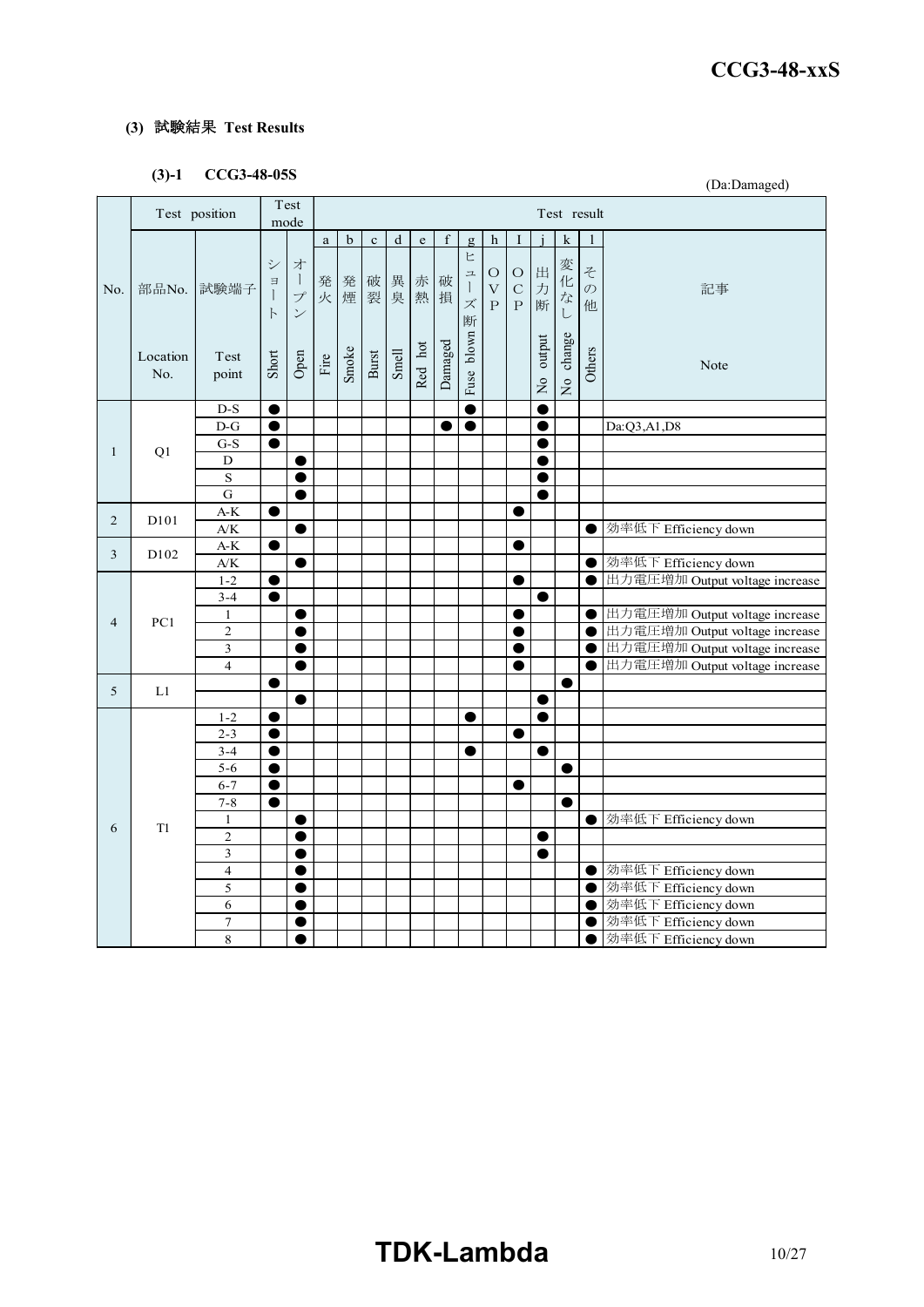#### *RWS 50B-600B Series* **CCG3-48-xxS**

#### **(3)-2 CCG3-48-12S**

(Da:Damaged)

|                | Test position     |                                                  |                                | Test<br>mode                             |                       |             |                                  |           |                                                                                |         |                                               |                                          |                                              |                          |           | Test result              |                                |  |  |  |
|----------------|-------------------|--------------------------------------------------|--------------------------------|------------------------------------------|-----------------------|-------------|----------------------------------|-----------|--------------------------------------------------------------------------------|---------|-----------------------------------------------|------------------------------------------|----------------------------------------------|--------------------------|-----------|--------------------------|--------------------------------|--|--|--|
|                |                   |                                                  |                                |                                          | $\mathbf{a}$          | $\mathbf b$ | $\mathbf c$                      | ${\rm d}$ | $\mathbf{e}% _{B}=\mathbf{e}_{B}+\mathbf{e}_{B}+\mathbf{e}_{B}+\mathbf{e}_{B}$ | f       | g                                             | $\,$ h                                   | I                                            |                          | k         |                          |                                |  |  |  |
| No.            |                   | 部品No. 試験端子                                       | シ<br>$\equiv$<br>Ť<br>$\vdash$ | 才<br>$\overline{1}$<br>プ<br>$\checkmark$ | 発<br>火                | 発<br>煙      | 破<br>裂                           | 異<br>臭    | 赤<br>熱                                                                         | 破<br>損  | $\overline{E}$<br>그<br>$\mathbb{L}$<br>ズ<br>断 | $\circ$<br>$\bar{\mathrm{V}}$<br>$\rm P$ | $\bigcirc$<br>$\mathsf{C}$<br>$\overline{P}$ | 出力<br>断                  | 変化なし      | そ<br>$\overline{O}$<br>他 | 記事                             |  |  |  |
|                | Location<br>No.   | Test<br>point                                    | Short                          | Open                                     | $\operatorname{Fire}$ | Smoke       | $_{\mbox{\footnotesize{Burst}}}$ | Smell     | Red hot                                                                        | Damaged | Fuse blown                                    |                                          |                                              | output<br>$\overline{z}$ | No change | Others                   | Note                           |  |  |  |
|                |                   | $D-S$                                            | $\bullet$                      |                                          |                       |             |                                  |           |                                                                                |         | $\bullet$                                     |                                          |                                              | C                        |           |                          |                                |  |  |  |
|                |                   | $D-G$                                            | $\bullet$                      |                                          |                       |             |                                  |           |                                                                                | ●       | $\bullet$                                     |                                          |                                              | e                        |           |                          | Da:Q3,A1,D8                    |  |  |  |
| $\mathbf{1}$   | Q1                | $G-S$                                            | $\bullet$                      |                                          |                       |             |                                  |           |                                                                                |         |                                               |                                          |                                              | e                        |           |                          |                                |  |  |  |
|                |                   | D                                                |                                | ●                                        |                       |             |                                  |           |                                                                                |         |                                               |                                          |                                              | 0                        |           |                          |                                |  |  |  |
|                |                   | $\rm S$                                          |                                |                                          |                       |             |                                  |           |                                                                                |         |                                               |                                          |                                              |                          |           |                          |                                |  |  |  |
|                |                   | $\mathbf G$                                      |                                | ●                                        |                       |             |                                  |           |                                                                                |         |                                               |                                          |                                              | e                        |           |                          |                                |  |  |  |
| $\overline{2}$ | D <sub>10</sub> 1 | $\mathbf{A}\text{-}\mathbf{K}$                   | 0                              |                                          |                       |             |                                  |           |                                                                                |         |                                               |                                          |                                              |                          |           |                          | 効率低下 Efficiency down           |  |  |  |
|                |                   | $\mathbf{A/K}$<br>$\mathbf{A}\text{-}\mathbf{K}$ | $\bullet$                      |                                          |                       |             |                                  |           |                                                                                |         |                                               |                                          | ●                                            |                          |           | $\bullet$                |                                |  |  |  |
| 3              | D <sub>102</sub>  | $A/K$                                            |                                | ●                                        |                       |             |                                  |           |                                                                                |         |                                               |                                          |                                              |                          |           | $\bullet$                | 効率低下 Efficiency down           |  |  |  |
|                |                   | $1-2$                                            | $\bullet$                      |                                          |                       |             |                                  |           |                                                                                |         |                                               |                                          | e                                            |                          |           | $\bullet$                | 出力電圧増加 Output voltage increase |  |  |  |
|                |                   | $3 - 4$                                          | $\bullet$                      |                                          |                       |             |                                  |           |                                                                                |         |                                               |                                          |                                              | e                        |           |                          |                                |  |  |  |
|                |                   | $\mathbf{1}$                                     |                                |                                          |                       |             |                                  |           |                                                                                |         |                                               |                                          |                                              |                          |           | ●                        | 出力電圧増加 Output voltage increase |  |  |  |
| $\overline{4}$ | PC1               | $\overline{2}$                                   |                                | O                                        |                       |             |                                  |           |                                                                                |         |                                               |                                          |                                              |                          |           | 0                        | 出力電圧増加 Output voltage increase |  |  |  |
|                |                   | 3                                                |                                | ●                                        |                       |             |                                  |           |                                                                                |         |                                               |                                          |                                              |                          |           | $\bullet$                | 出力電圧増加 Output voltage increase |  |  |  |
|                |                   | $\overline{4}$                                   |                                | $\bullet$                                |                       |             |                                  |           |                                                                                |         |                                               |                                          | O                                            |                          |           | $\bullet$                | 出力電圧増加 Output voltage increase |  |  |  |
| 5              | L1                |                                                  | 0                              |                                          |                       |             |                                  |           |                                                                                |         |                                               |                                          |                                              |                          | $\bullet$ |                          |                                |  |  |  |
|                |                   |                                                  |                                |                                          |                       |             |                                  |           |                                                                                |         |                                               |                                          |                                              | 0                        |           |                          |                                |  |  |  |
|                |                   | $1 - 2$                                          | $\bullet$                      |                                          |                       |             |                                  |           |                                                                                |         | $\bullet$                                     |                                          |                                              | $\bullet$                |           |                          |                                |  |  |  |
|                |                   | $2 - 3$                                          | $\bullet$                      |                                          |                       |             |                                  |           |                                                                                |         |                                               |                                          |                                              |                          |           |                          |                                |  |  |  |
|                |                   | $3 - 4$                                          | ●                              |                                          |                       |             |                                  |           |                                                                                |         |                                               |                                          |                                              | Œ                        |           |                          |                                |  |  |  |
|                |                   | $\overline{5-6}$                                 | $\bullet$                      |                                          |                       |             |                                  |           |                                                                                |         |                                               |                                          |                                              |                          | ●         |                          |                                |  |  |  |
|                |                   | $6 - 7$                                          | $\bullet$                      |                                          |                       |             |                                  |           |                                                                                |         |                                               |                                          |                                              |                          |           |                          |                                |  |  |  |
|                |                   | $7 - 8$                                          | $\bullet$                      |                                          |                       |             |                                  |           |                                                                                |         |                                               |                                          |                                              |                          | $\bullet$ |                          |                                |  |  |  |
| 6              | T <sub>1</sub>    | $\mathbf{1}$<br>$\overline{c}$                   |                                | $\bullet$<br>●                           |                       |             |                                  |           |                                                                                |         |                                               |                                          |                                              |                          |           |                          | ● 効率低下 Efficiency down         |  |  |  |
|                |                   | 3                                                |                                | ●                                        |                       |             |                                  |           |                                                                                |         |                                               |                                          |                                              | 0<br>e                   |           |                          |                                |  |  |  |
|                |                   | $\overline{4}$                                   |                                |                                          |                       |             |                                  |           |                                                                                |         |                                               |                                          |                                              |                          |           | $\bullet$                | 効率低下 Efficiency down           |  |  |  |
|                |                   | 5                                                |                                | ●                                        |                       |             |                                  |           |                                                                                |         |                                               |                                          |                                              |                          |           | 0                        | 効率低下 Efficiency down           |  |  |  |
|                |                   | 6                                                |                                | $\bullet$                                |                       |             |                                  |           |                                                                                |         |                                               |                                          |                                              |                          |           | $\bullet$                | 効率低下 Efficiency down           |  |  |  |
|                |                   | $\overline{7}$                                   |                                |                                          |                       |             |                                  |           |                                                                                |         |                                               |                                          |                                              |                          |           | O                        | 効率低下 Efficiency down           |  |  |  |
|                |                   | 8                                                |                                |                                          |                       |             |                                  |           |                                                                                |         |                                               |                                          |                                              |                          |           | ●                        | 効率低下 Efficiency down           |  |  |  |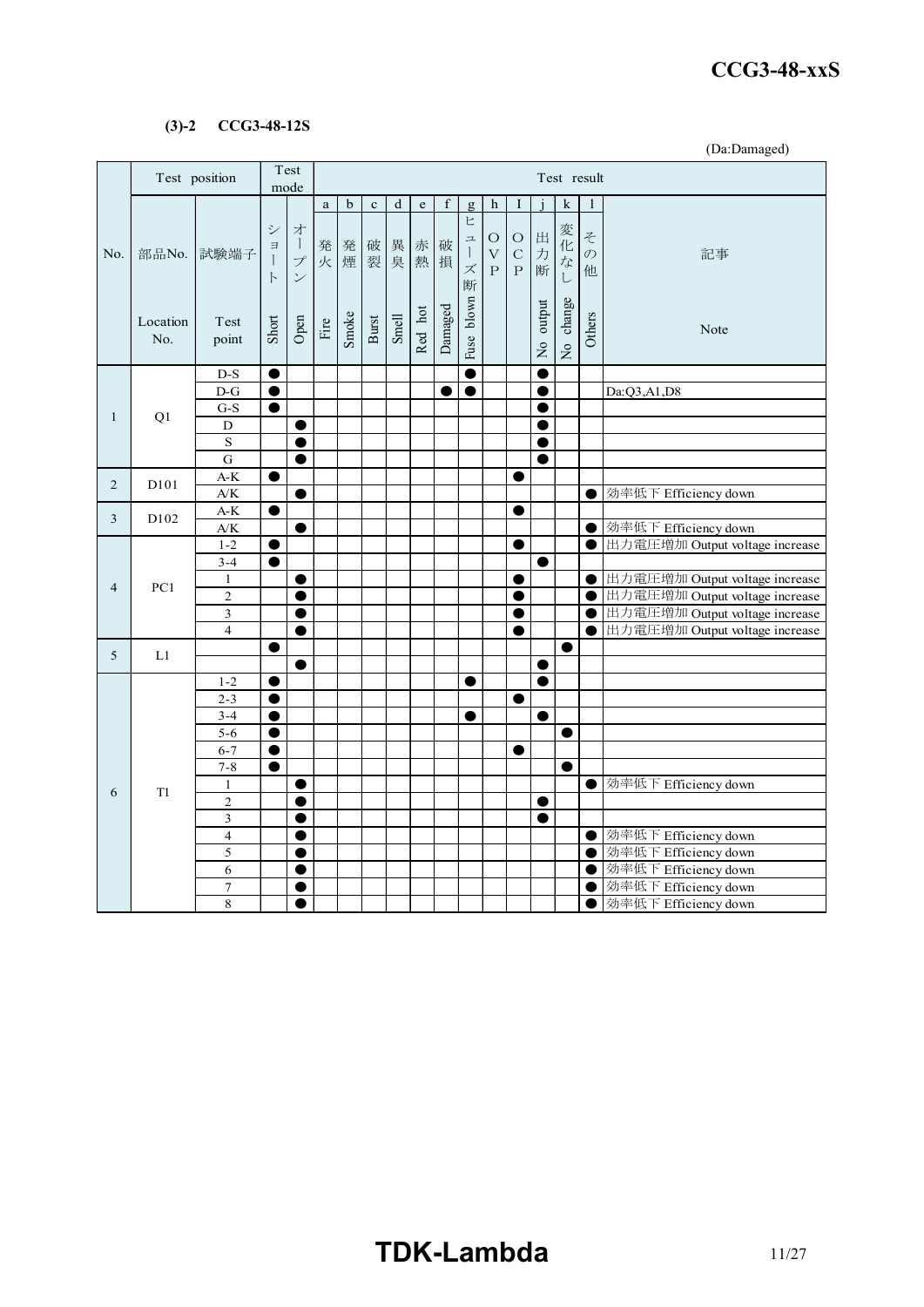#### **5.** 振動試験 **Vibration Test**

**MODEL : CCG3-48-05S**

#### **(1)** 振動試験種類 **Vibration Test Class**

・ 掃引振動数耐久試験 Frequency Variable Endurance Test

#### **(2)** 使用装置 **Equipment Used**

・ 振動試験機 : EM2201 (IMV) Vibrator

#### **(3)** 供試品台数 **The Number of D.U.T. (Device Under Test)**

- CCG3-48-05SF :  $1 \oplus (1$ unit)
- $CCG3-48-05SR$  :  $1 \triangleq$  (1unit)
	- モデル名末尾のアルファベットは端子形状を表します。(F:DIPタイプ、R:SMDタイプ)

The alphabet at the end of the model name shows the terminal shape. (F:DIP type, R:SMD type)

#### **(4)** 試験条件 **Test Conditions**

| ・周波数範囲           | : $10 - 55$ Hz        | ・振動方向                      | : X, Y, Z         |          |
|------------------|-----------------------|----------------------------|-------------------|----------|
| Sweep Frequency  |                       | <b>Vibration Direction</b> |                   |          |
| · 掃引時間           | : 1.0分間               | ・振幅                        | : 1.65mm $(-\pm)$ |          |
| Sweep Time       | $1.0$ min             | Amplitude                  |                   | (const.) |
| · 試験時間           | : 各方向共 1時間            |                            |                   |          |
| <b>Test Time</b> | 1 hour each direction |                            |                   |          |

#### **(5)** 試験方法 **Test Method**

供試品を基板に取付け、それを取付台に固定する。

Fix the D.U.T. on the circuit board and fit it on the Fitting-Stage.

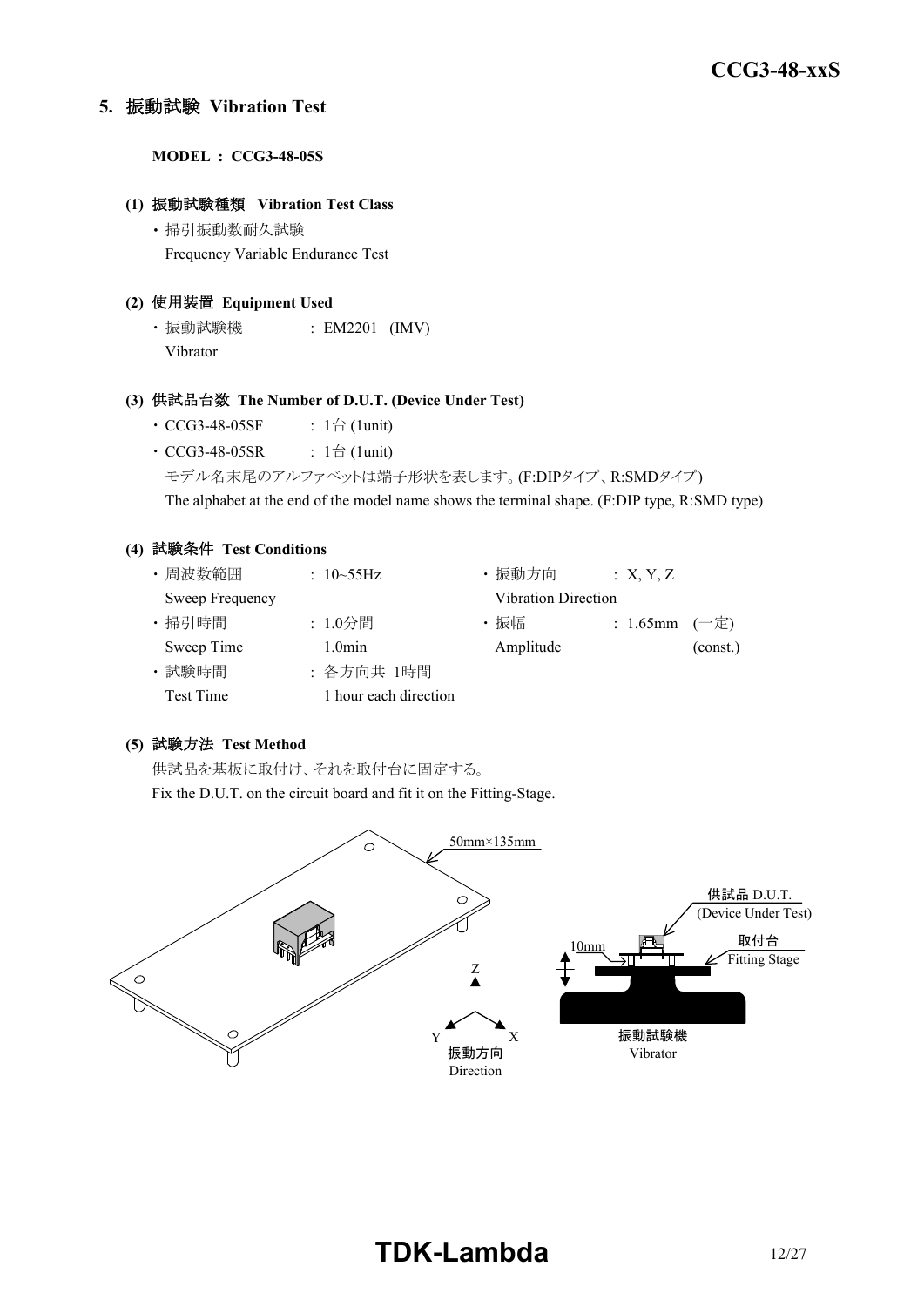#### **(6)** 試験結果 **Test Results**

合格 **OK**

- ・ 試験条件 Test Conditions
	- Input Voltage **Output Current**
	- ・ 周囲温度 : 25ºC Ambient Temperature
	- 入力電圧 : 48VDC 出力電流 : CCG3-48-05S 0.6A (100%)

#### (6)-1 CCG3-48-05SF

| 測定確認項目<br>Check Item                           |               | 試験前<br><b>Before Test</b> | 試験後<br>After Test |
|------------------------------------------------|---------------|---------------------------|-------------------|
| 出力電圧<br>Output Voltage                         | V             | 4.999                     | 4.999             |
| 効率<br>Efficiency                               | $\frac{0}{0}$ | 80.96                     | 80.98             |
| 出力リップルノイズ電圧<br>Output Ripple and Noise Voltage | $mVp-p$       | 40.7                      | 41.2              |
| 入力変動<br>Line Regulation                        | mV            | 0.1                       | 0.2               |
| 負荷変動<br>Load Regulation                        | mV            | 1.0                       | 1.0               |
| 耐電圧<br>Withstand Voltage                       |               | 異常無し<br><b>OK</b>         | 異常無し<br>OK.       |
| 外観<br>Appearance                               |               | 異常無し<br><b>OK</b>         | 異常無し<br>OK        |

#### (6)-2 CCG3-48-05SR

| 測定確認項目<br>Check Item                           |               | 試験前<br><b>Before Test</b> | 試験後<br>After Test |
|------------------------------------------------|---------------|---------------------------|-------------------|
| 出力電圧<br>Output Voltage                         | V             | 4.959                     | 4.949             |
| 効率<br>Efficiency                               | $\frac{0}{0}$ | 80.27                     | 80.27             |
| 出力リップルノイズ電圧<br>Output Ripple and Noise Voltage | mVp-p         | 43.2                      | 43.2              |
| 入力変動<br>Line Regulation                        | mV            | 0.8                       | 0.6               |
| 負荷変動<br>Load Regulation                        | mV            | 1.7                       | 1.6               |
| 耐電圧<br>Withstand Voltage                       |               | 異常無し<br>OK.               | 異常無し<br>OK.       |
| 外観<br>Appearance                               |               | 異常無し<br><b>OK</b>         | 異常無し<br>OK.       |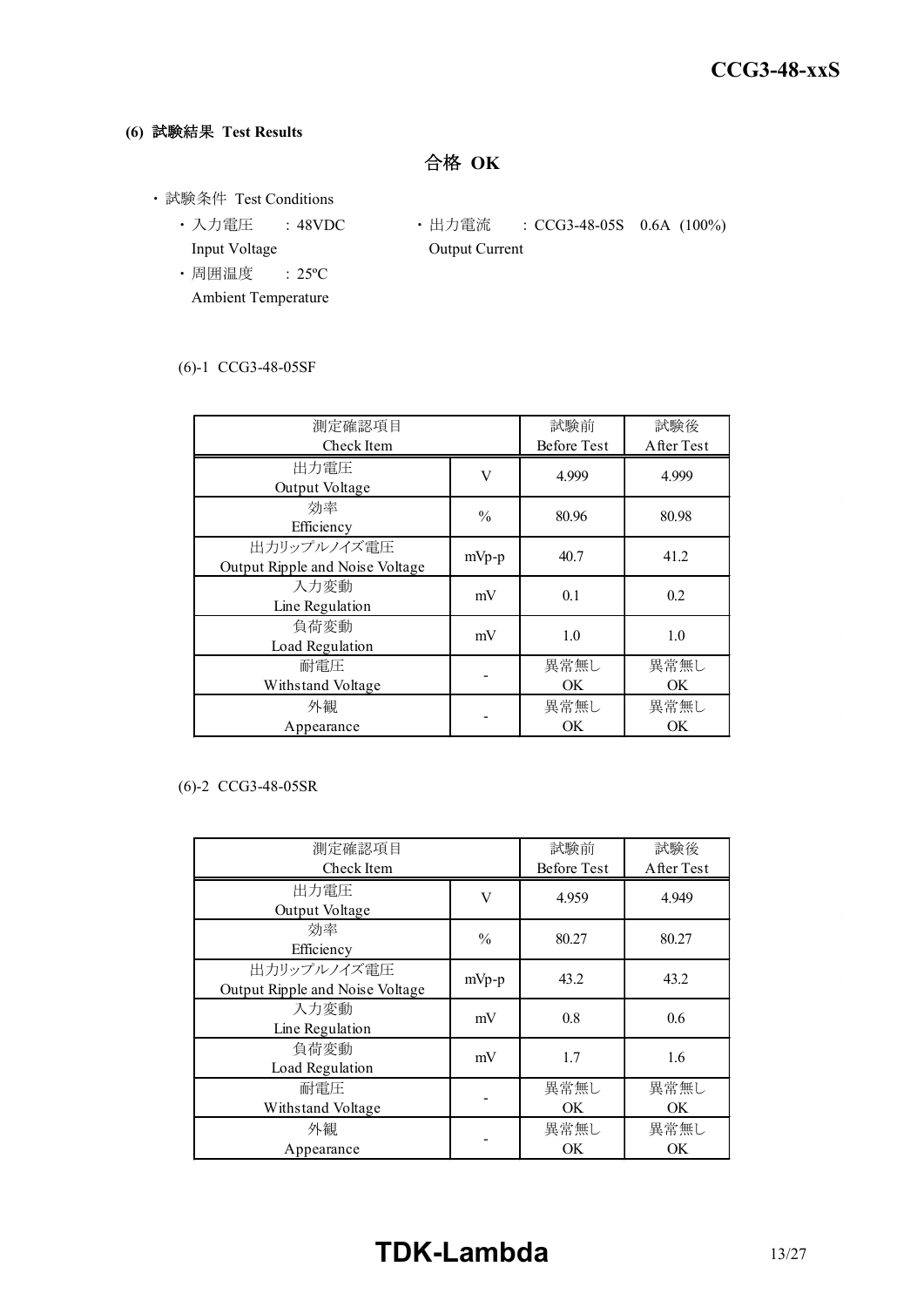#### **6.** 衝撃試験 **Shock Test**

**MODEL : CCG3-48-05S**

#### **(1)** 使用装置 **Equipment Used**

・ 振動試験機 : EM2201 (IMV) Vibrator

#### **(2)** 供試品台数 **The Number of D.U.T. (Device Under Test)**

- $\cdot$  CCG3-48-05SF : 1台 (1unit)
- $CCG3-48-05SR$  :  $1 \triangleq (1unit)$

モデル名末尾のアルファベットは端子形状を表します。(F:DIPタイプ、R:SMDタイプ) The alphabet at the end of the model name shows the terminal shape. (F:DIP type, R:SMD type)

#### **(3)** 試験条件 **Test Conditions**

| ・パルス波形          | :正弦半波                              | ・加速度             | : 490.3 m/s <sup>2</sup>         |
|-----------------|------------------------------------|------------------|----------------------------------|
| Pulse Waveform  | Half Sine Waveform                 | Acceleration     |                                  |
| ・衝撃方向           | : X, Y, Z                          | · 試験時間           | : $1 \text{lms} \pm 5 \text{ms}$ |
| Direction       |                                    | <b>Test Time</b> |                                  |
| ・衝撃回数           | : +、-方向に各3回                        |                  |                                  |
| Number of Times | 3 times each for $+$ , - direction |                  |                                  |

#### **(4)** 試験方法 **Test Method**

供試品を基板に取り付け、それを取り付け台に固定する。 Fix the D.U.T. on the circuit board and fit it on the Fitting Stage.

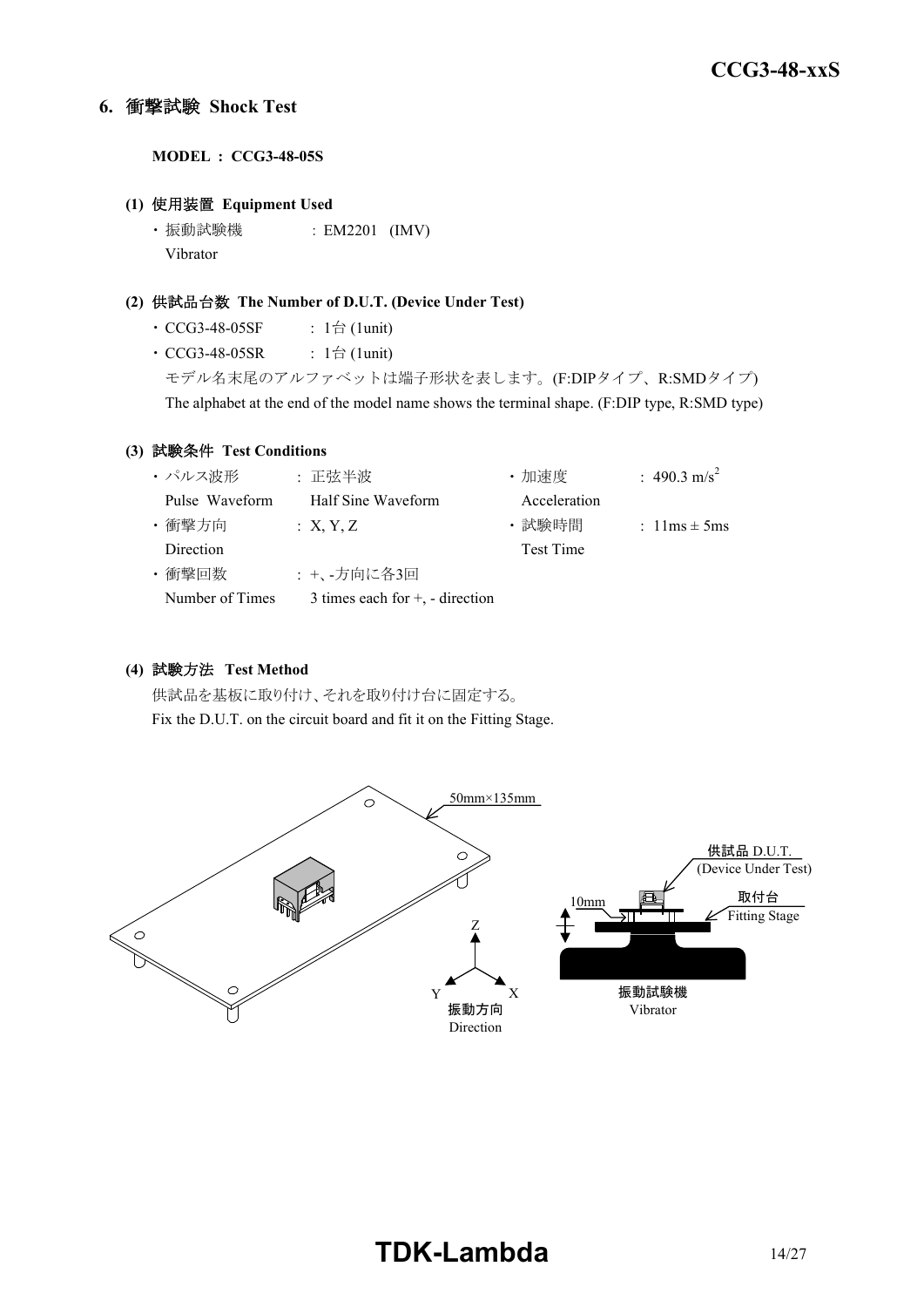#### **(5)** 試験結果 **Test Results**

合格 **OK**

- ・ 試験条件 Test Conditions
	- Input Voltage **Output Current**
	- ・ 周囲温度 : 25ºC Ambient Temperature
	- 入力電圧 : 48VDC 出力電流 : CCG3-48-05S 0.6A (100%)

#### (5)-1 CCG3-48-05SF

| 測定確認項目                          |               | 試験前                | 試験後        |  |
|---------------------------------|---------------|--------------------|------------|--|
| Check Item                      |               | <b>Before Test</b> | After Test |  |
| 出力電圧                            | V             | 4.999              | 4.999      |  |
| Output Voltage                  |               |                    |            |  |
| 効率                              | $\frac{0}{0}$ | 80.96              | 80.98      |  |
| Efficiency                      |               |                    |            |  |
| 出力リップルノイズ電圧                     | mVp-p         | 40.7               | 41.2       |  |
| Output Ripple and Noise Voltage |               |                    |            |  |
| 入力変動                            | mV            | 0.1                | 0.2        |  |
| Line Regulation                 |               |                    |            |  |
| 負荷変動                            | mV            | 1.0                | 1.0        |  |
| Load Regulation                 |               |                    |            |  |
| 耐電圧                             |               | 異常無し               | 異常無し       |  |
| Withstand Voltage               |               | OK.                | OK.        |  |
| 外観                              |               | 異常無し               | 異常無し       |  |
| Appearance                      |               | <b>OK</b>          | OK         |  |

#### (5)-2 CCG3-48-05SR

| 測定確認項目<br>Check Item                           |               | 試験前<br><b>Before Test</b> | 試験後<br>After Test |
|------------------------------------------------|---------------|---------------------------|-------------------|
| 出力電圧<br>Output Voltage                         | V             | 4.959                     | 4.949             |
| 効率<br>Efficiency                               | $\frac{0}{0}$ | 80.27                     | 80.27             |
| 出力リップルノイズ電圧<br>Output Ripple and Noise Voltage | mVp-p         | 43.2                      | 43.2              |
| 入力変動<br>Line Regulation                        | mV            | 0.8                       | 0.6               |
| 負荷変動<br>Load Regulation                        | mV            | 1.7                       | 1.6               |
| 耐電圧<br>Withstand Voltage                       |               | 異常無し<br><b>OK</b>         | 異常無し<br>OK        |
| 外観<br>Appearance                               |               | 異常無し<br><b>OK</b>         | 異常無し<br>OK.       |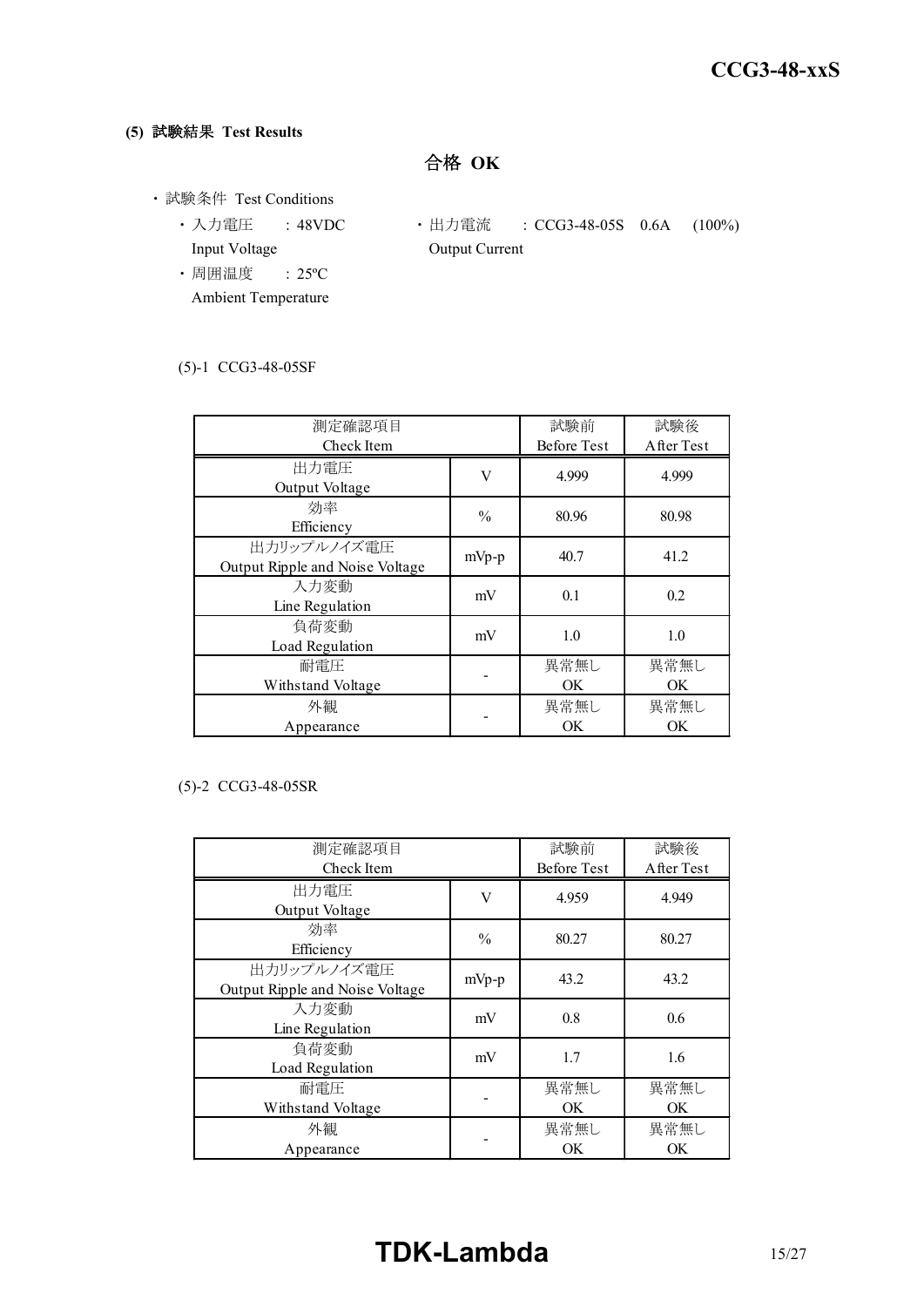#### **7.** ノイズシミュレート試験 **Noise Simulate Test**

**MODEL : CCG3-48-03S, CCG3-48-15S**

| (1) 使用装置 Equipment Used                             |                              |         |                     |                    |                              |
|-----------------------------------------------------|------------------------------|---------|---------------------|--------------------|------------------------------|
| ・ ノイズシミュレーター                                        | $:$ INS-AX2-450TH            |         |                     | (Noise Laboratory) |                              |
| Noise Simulator                                     |                              |         |                     |                    |                              |
| · カップリングクランプ : CA-805B                              |                              |         |                     | (Noise Laboratory) |                              |
| Coupling Clamp                                      |                              |         |                     |                    |                              |
| (2) 供試電源台数 The number of D.U.T. (Device Under Test) |                              |         |                     |                    |                              |
| $\cdot$ CCG3-48-03S                                 | : $1 \oplus (1 \text{unit})$ |         | $\cdot$ CCG3-48-15S |                    | : $1 \oplus (1 \text{unit})$ |
| (3) 試験条件 Test Conditions                            |                              |         |                     |                    |                              |
| ・入力電圧                                               | : 48VDC                      |         |                     |                    |                              |
| Input Voltage                                       |                              |         |                     |                    |                              |
| ・出力電圧                                               | : 定格                         |         |                     |                    |                              |
| Output Voltage                                      | Rated                        |         |                     |                    |                              |
| · 出力電流                                              | $\therefore$ CCG3-48-03S     |         | 0A,0.8A             | $(0\%, 100\%)$     |                              |
| Output Current                                      | CCG3-48-15S                  |         | 0A,0.2A             | $(0\%, 100\%)$     |                              |
| ・極性                                                 | $: +,-$                      |         |                     |                    |                              |
| Polarity                                            |                              |         |                     |                    |                              |
| ・ノイズ雷圧                                              | : 入力ポート                      | 2kV     |                     | 信号ポート              | 0.75kV                       |
| Noise Level                                         | Input Port 2kV,              |         |                     | Signal Port        | 0.75kV                       |
| ・印加モード                                              | : 入力ポート ノーマル、                |         |                     | 信号ポート              | コモン                          |
| Mode                                                | <b>Input Port</b>            | Normal, |                     | Signal Port        | Common                       |
| ・パルス幅                                               | : $50 \sim 1000$ ns          |         |                     |                    |                              |
| Pulse Width                                         |                              |         |                     |                    |                              |
| ・トリガ選択                                              | : Line                       |         |                     |                    |                              |
| <b>Trigger Select</b>                               |                              |         |                     |                    |                              |
| · 周囲温度                                              | $: 25^{\circ}C$              |         |                     |                    |                              |
| <b>Ambient Temperature</b>                          |                              |         |                     |                    |                              |

#### **(4)** 判定条件 **Acceptable Conditions**

1.試験中、5%を超える出力電圧の変動のない事

The regulation of output voltage must not exceed 5% of initial value during test.

2.試験後の出力電圧は初期値から変動していない事

The output voltage must be within the regulation of specification after the test.

3.発煙・発火のない事

Smoke and fire are not allowed.

#### **(5)** 試験回路 **Test Circuit**

A. 入力ポート(+Vin、-Vin)に規定のインパルス・ノイズをノーマルモードで印加する Apply the specified Impulse Noise to the Input Ports(+Vin, -Vin) with Normal Mode.



**TDK-Lambda** 16/27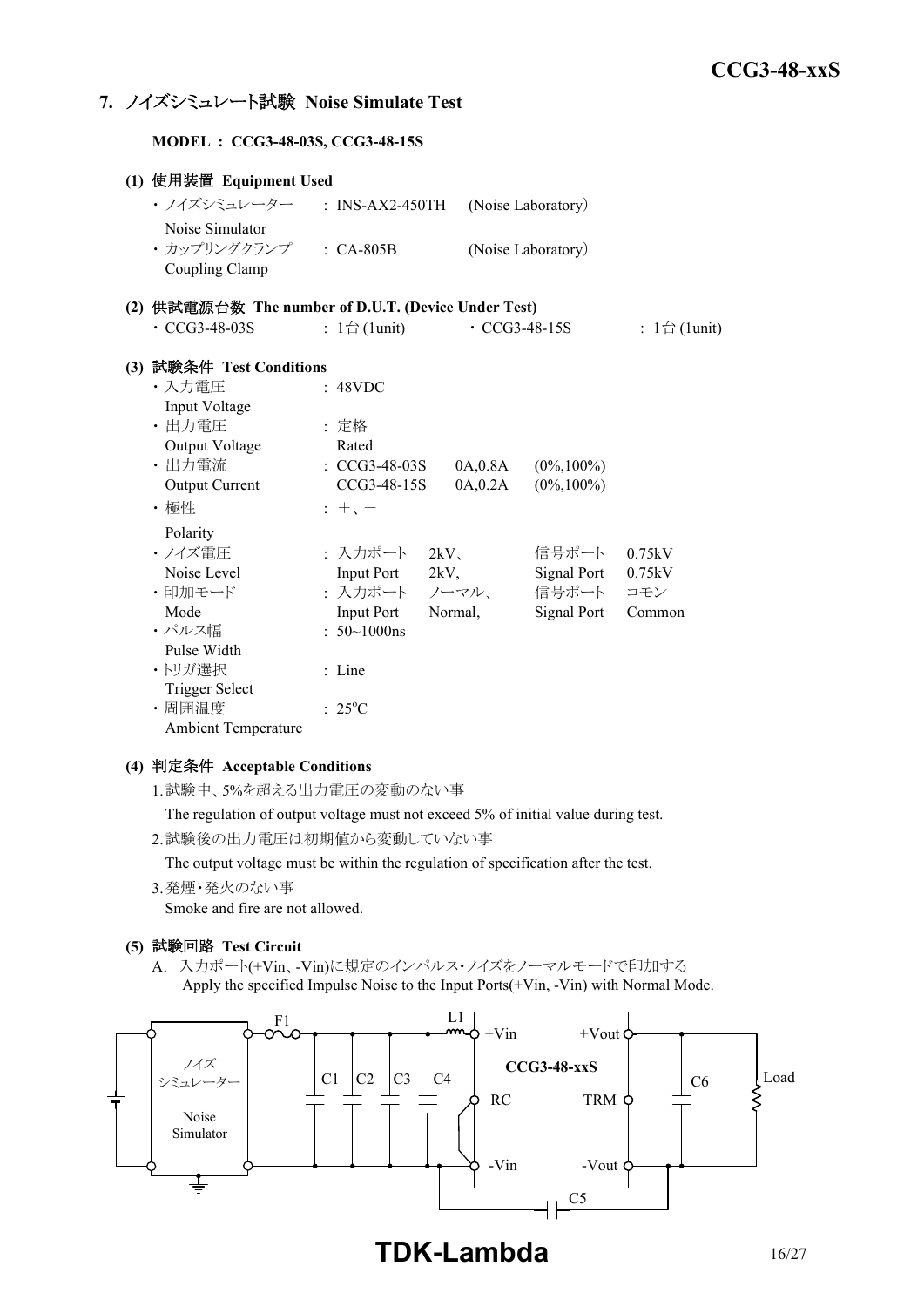*INSTRUCTION MANUAL* B. 信号ポート(RC、-Vin、TRM、+Vout、-Vout)に規定のインパルス・ノイズをコモンモードで印加する Apply the specified Impulse Noise to the Signal Ports(RC,-Vin,TRM,+Vout,-Vout) with Common Mode.



| ・ セラミックコンデンサ     | (C1, C2, C3) | :100V   | $4.7 \mu F$ | $(CM316X7S475K100A,$ Kyocera) |      |
|------------------|--------------|---------|-------------|-------------------------------|------|
| Ceramic Cap.     |              |         |             |                               |      |
| ・セラミックコンデンサ (C4) |              | :100V   | $2.2 \mu F$ | (C3216X7S2A225K,              | TDK) |
| Ceramic Cap.     |              |         |             |                               |      |
| ・セラミックコンデンサ (C5) |              | : 2kV   |             | 1000pF (C4520X7R3D102K,       | TDK) |
| Ceramic Cap.     |              |         |             |                               |      |
| ・ セラミックコンデンサ     | (C6)         | :25V    | $10\mu F$   | (C3216X7R1E106K,              | TDK) |
| Ceramic Cap      |              |         |             |                               |      |
| ・ヒューズ            | (F1)         | : 1.25A |             | (DC86V11CT 1.25A, SOC)        |      |
| Fuse             |              |         |             |                               |      |
| ・インダクター          | (L1)         | : 22uH  |             | 650mA (LQH32PB220MNC, MURATA) |      |
| Inductor         |              |         |             |                               |      |

**(6)** 試験結果 **Test Results**

合格 **OK**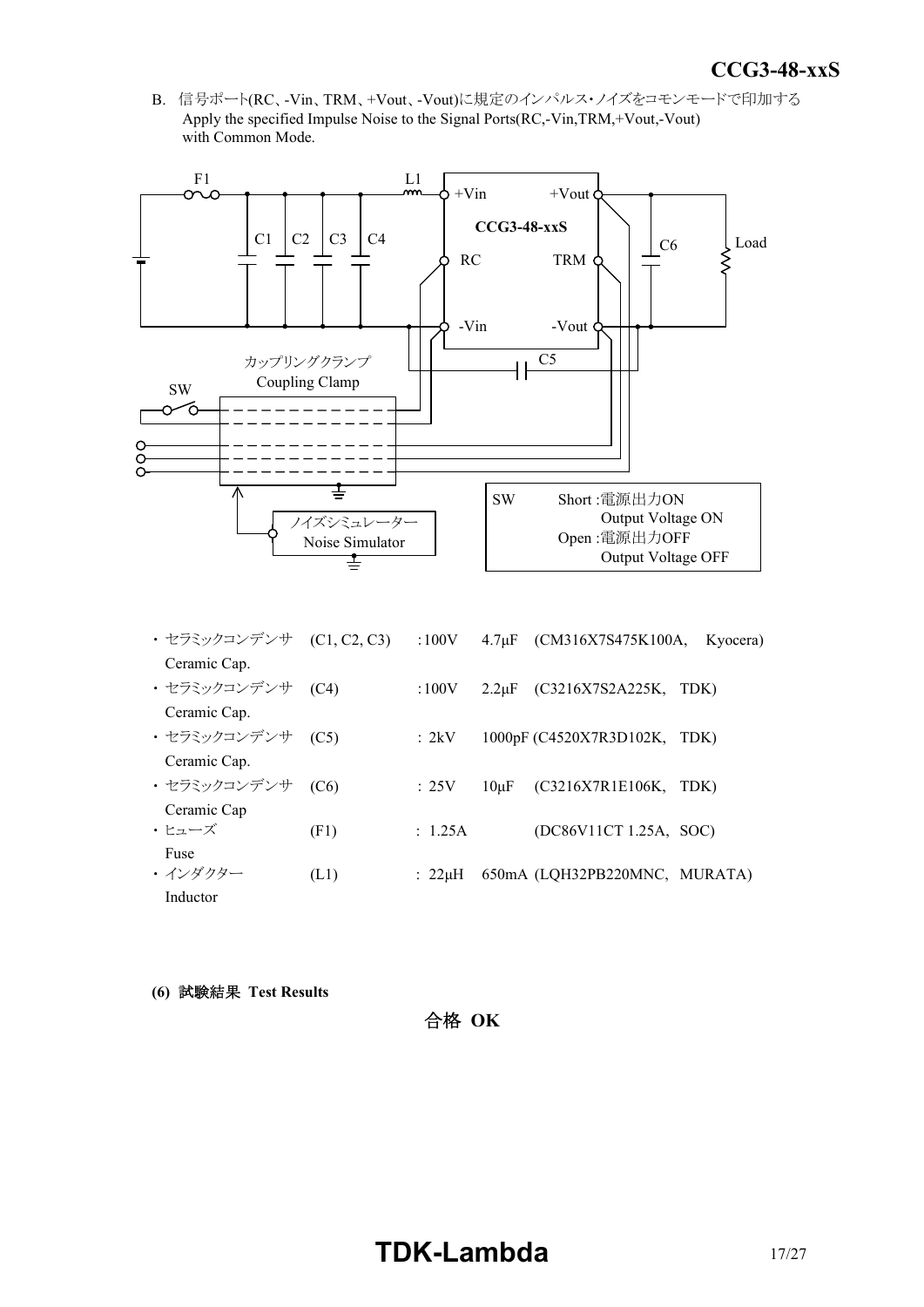#### **8.** はんだ耐熱性試験 **Resistance to Soldering Heat Test**

#### **MODEL : CCG3-48-05S**

**(1) DIP Type**

#### **(1)-1** 使用装置 **Equipment Used**

・ 自動はんだ付け装置 : TLC-350XIV (SEITEC) Automatic Dip Soldering Machine

#### **(1)-2** 供試品台数 **The Number of D.U.T. (Device Under Test)**

•  $CCG3-48-05SF$  :  $1$ 台 $(1unit)$ 

#### **(1)-3** 試験条件 **Test Conditions**

| ・溶融はんだ温度                  | $\div 260^{\circ}$ C | ・予備加熱温度                 | $\therefore$ 120 <sup>o</sup> C |
|---------------------------|----------------------|-------------------------|---------------------------------|
| Dip Soldering Temperature |                      | Pre-heating Temperature |                                 |
| ・浸漬保持時間                   | : 12 秒間              | ・予備加熱時間                 | : 60 秒間                         |
| Dip time                  | 12 seconds           | Pre-heating Time        | 60 seconds                      |

#### **(1)-4** 試験方法 **Test Method**

初期測定の後、供試品を基板にのせ、自動はんだ付装置でフラックス浸漬、予備加熱 、はんだ付けを 行う。常温常湿下に1時間放置し、出力に異常がないことを確認する。

After the initial characteristics measurement. Then fix the D.U.T. on a circuit board, transfer to flux-dipping, preheat and solder in the automatic dip soldering machine. Leave it for 1 hour at the room temperature, then check if there is no abnormal output.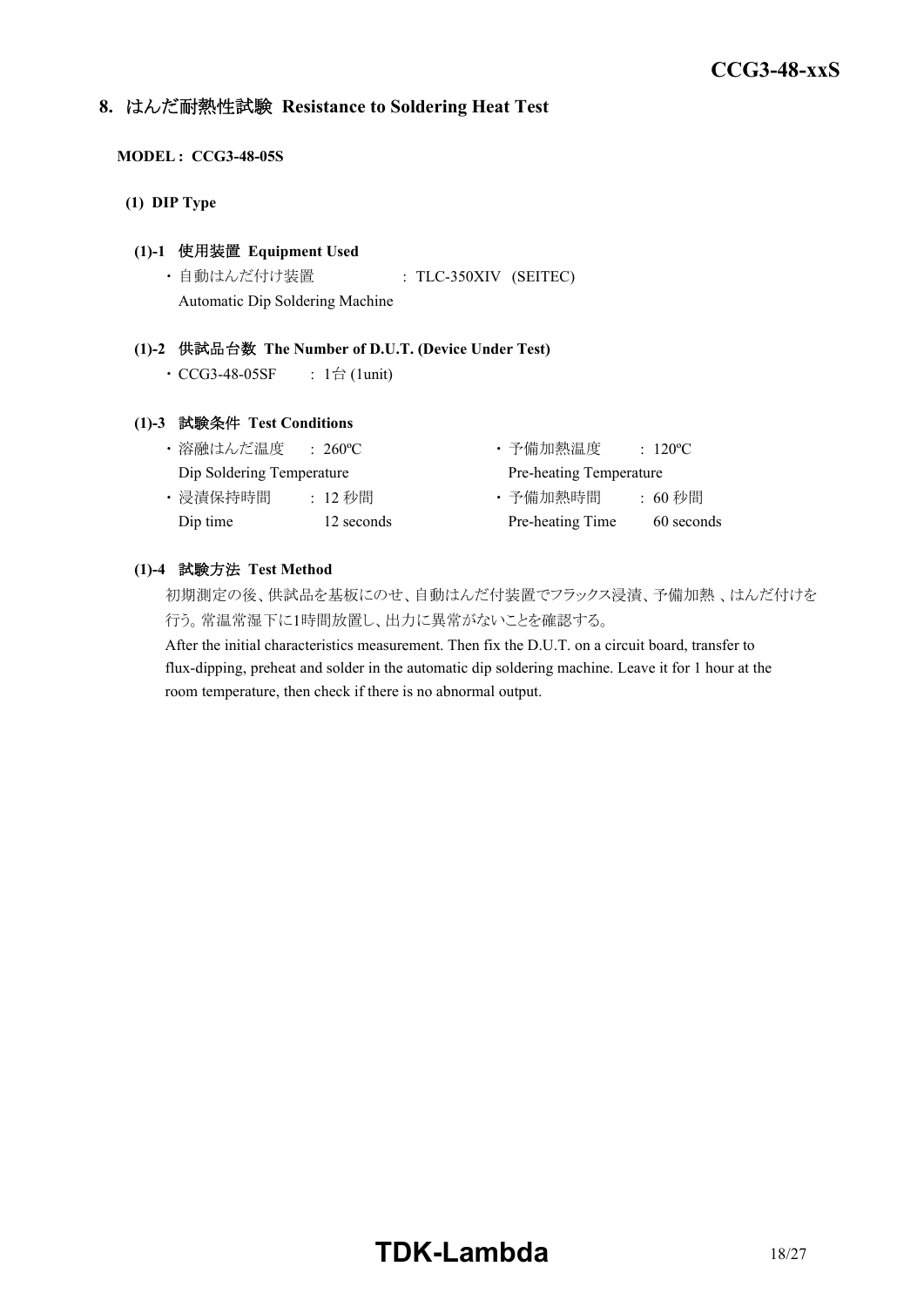#### **(1)-5** 試験結果 **Test Results**

合格 **OK**

- ・ 試験条件 Test Conditions
	- 入力電圧 : 48VDC 出力電流 : CCG3-48-05SF 0.6A (100%) 周囲温度 : 25℃ Input Voltage Output Current Ambient Temperature

| 測定確認項目<br>Check Item                           |               | 試験前<br><b>Before Test</b> | 試験後<br>After Test |
|------------------------------------------------|---------------|---------------------------|-------------------|
| 出力電圧<br>Output Voltage                         | V             | 5.011                     | 4.999             |
| 効率<br>Efficiency                               | $\frac{0}{0}$ | 81.06                     | 80.96             |
| 出力リップルノイズ電圧<br>Output Ripple and Noise Voltage | mVp-p         | 40.8                      | 40.7              |
| 入力変動<br>Line Regulation                        | mV            | 0.1                       | 0.1               |
| 負荷変動<br>Load Regulation                        | mV            | 1.2                       | 1.0               |
| 耐雷圧<br>Withstand Voltage                       |               | 異常無し<br>OK                | 異常無し<br>OK.       |
| 外観<br>Appearance                               |               | 異常無し<br>OK                | 異常無し<br>OK.       |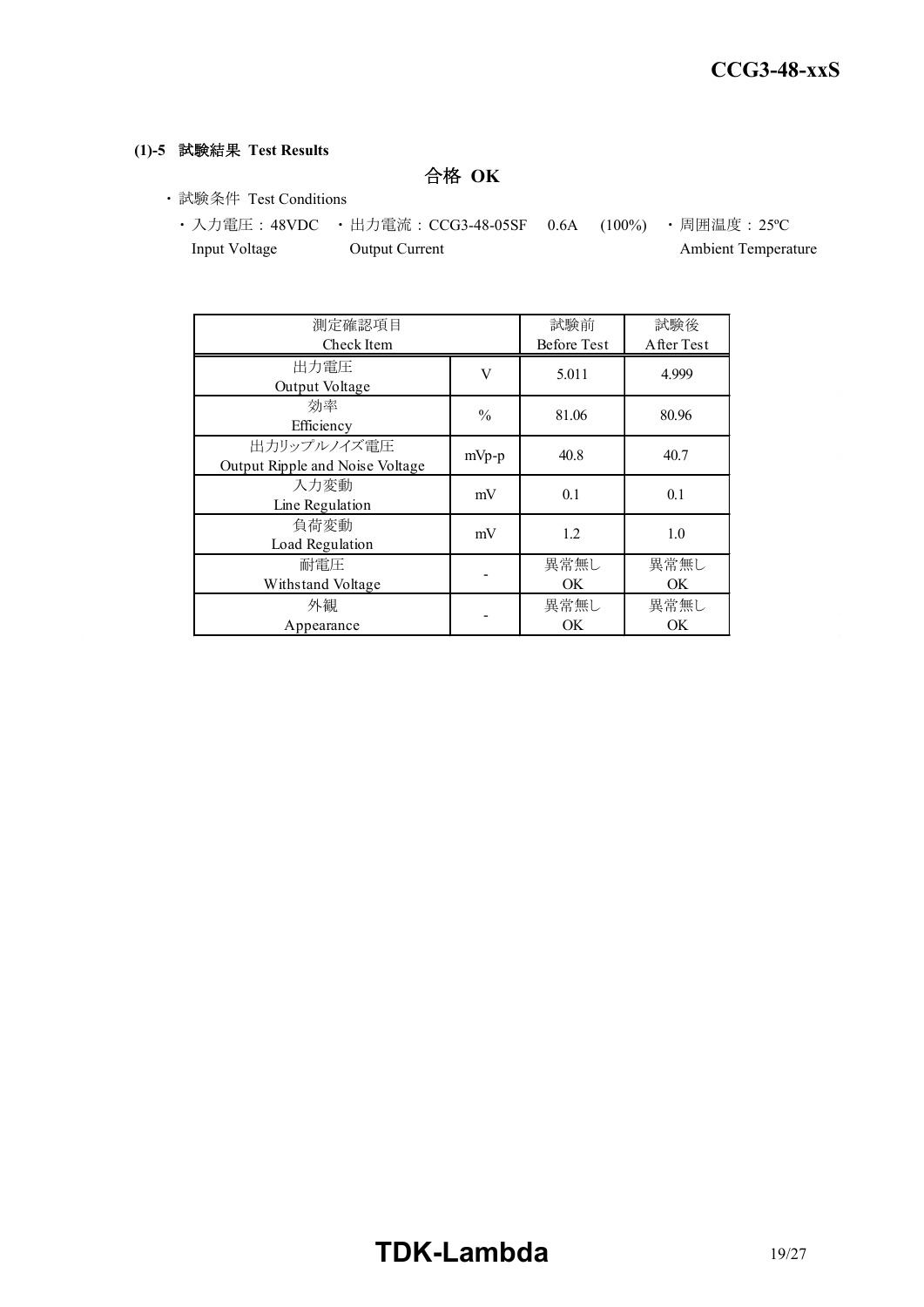#### **(2) SMD Type**

#### **(2)-1** 使用装置 **Equipment Used**

| ・リフロー炉      | : TNV-M508CR-P (タムラ製作所) |          |
|-------------|-------------------------|----------|
| Reflow Oven |                         | (TAMURA) |

#### **(2)-2** 供試品台数 **The Number of D.U.T. (Device Under Test)**

| $\cdot$ CCG3-48-05SR | : 1台 (1unit) |
|----------------------|--------------|
|----------------------|--------------|

#### **(2)-3** 試験条件 **Test Conditions**

| ・最大加熱温度                     | : $250^{\circ}$ C ~ $255^{\circ}$ C |                  |                     |
|-----------------------------|-------------------------------------|------------------|---------------------|
| Maximum-heating Temperature |                                     |                  |                     |
| ・本加熱温度                      | : 230°C 以上                          | ・本加熱時間           | $: 30 \pm 10$ 秒間    |
| <b>Reflow Temperature</b>   | $230^{\circ}$ C over                | Reflow Time      | $30 \pm 10$ seconds |
| ・予備加熱温度                     | : $150^{\circ}$ C ~ $180^{\circ}$ C | ・予備加熱時間          | : 90±30 秒間          |
| Pre-heating Temperature     |                                     | Pre-heating Time | $90 \pm 30$ seconds |

#### **(2)-4** 試験方法 **Test Method**

初期測定の後、供試品をはんだ印刷された基板にのせ、リフロー炉で予備加熱、はんだ付けを行う。 常温常湿下に1時間放置し、出力に異常がないことを確認する。

After the initial characteristics measurement.

Then fix the D.U.T. on a solder pasted circuit board, transfer to pre-heat and solder in the reflow oven. Leave it for 1 hour at the room temperature, then check if there is no abnormal output.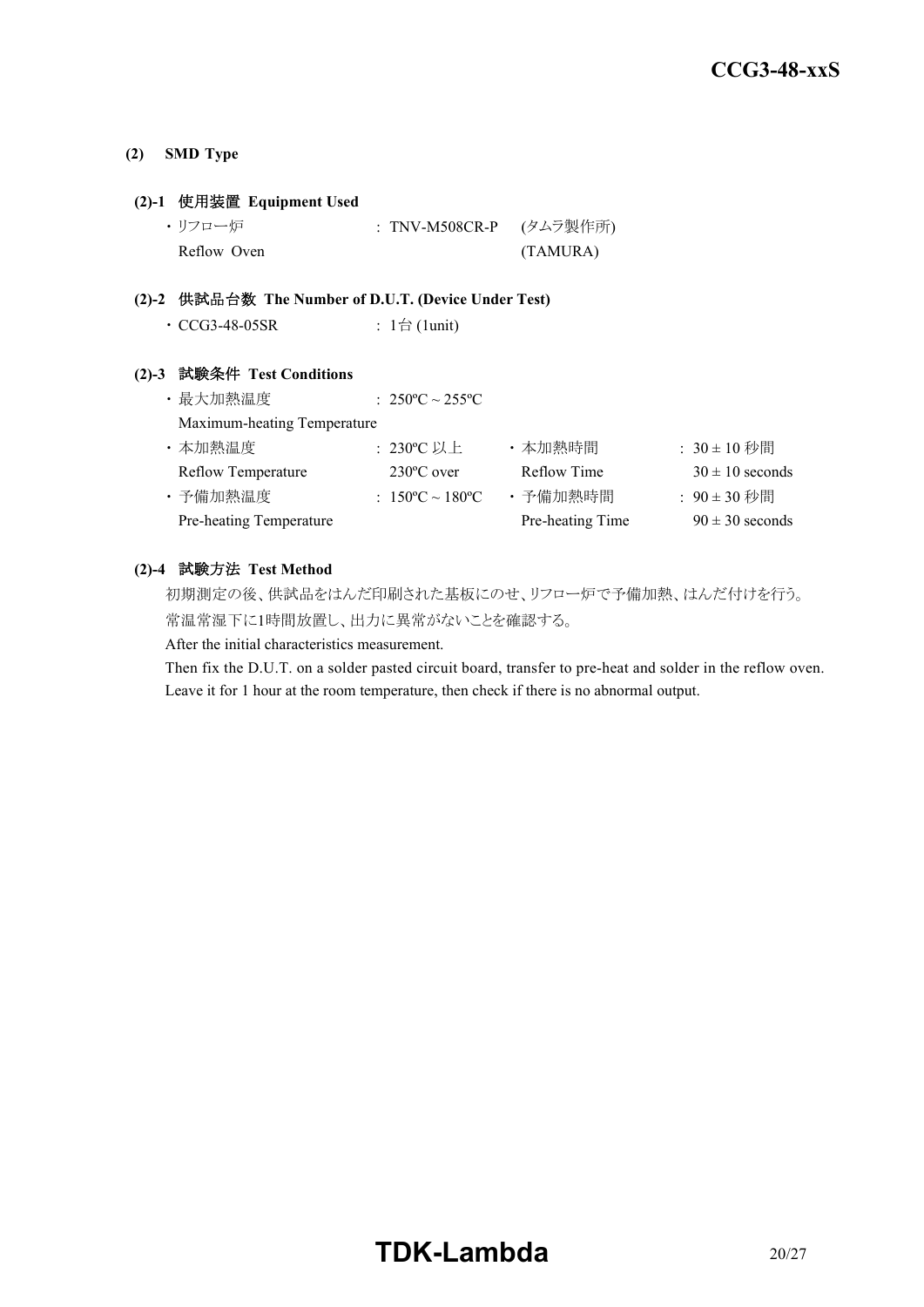#### **(2)-5** 試験結果 **Test Results**

合格 **OK**

- ・ 試験条件 Test Conditions
	- 入力電圧 : 48VDC 出力電流 : CCG3-48-05SR 0.6A (100%) 周囲温度 : 25℃ Input Voltage Output Current Ambient Temperature

| 測定確認項目<br>Check Item                           |               | 試験前<br><b>Before Test</b> | 試験後<br>After Test |
|------------------------------------------------|---------------|---------------------------|-------------------|
| 出力電圧<br>Output Voltage                         | V             | 4.992                     | 4.959             |
| 効率<br>Efficiency                               | $\frac{0}{0}$ | 80.42                     | 80.27             |
| 出力リップルノイズ電圧<br>Output Ripple and Noise Voltage | mVp-p         | 50.4                      | 49.6              |
| 入力変動<br>Line Regulation                        | mV            | 0.6                       | 0.8               |
| 負荷変動<br>Load Regulation                        | mV            | 1.0                       | 1.5               |
| 耐雷圧<br>Withstand Voltage                       |               | 異常無し<br>OK                | 異常無し<br>OK.       |
| 外観<br>Appearance                               |               | 異常無し<br>OK                | 異常無し<br>OK.       |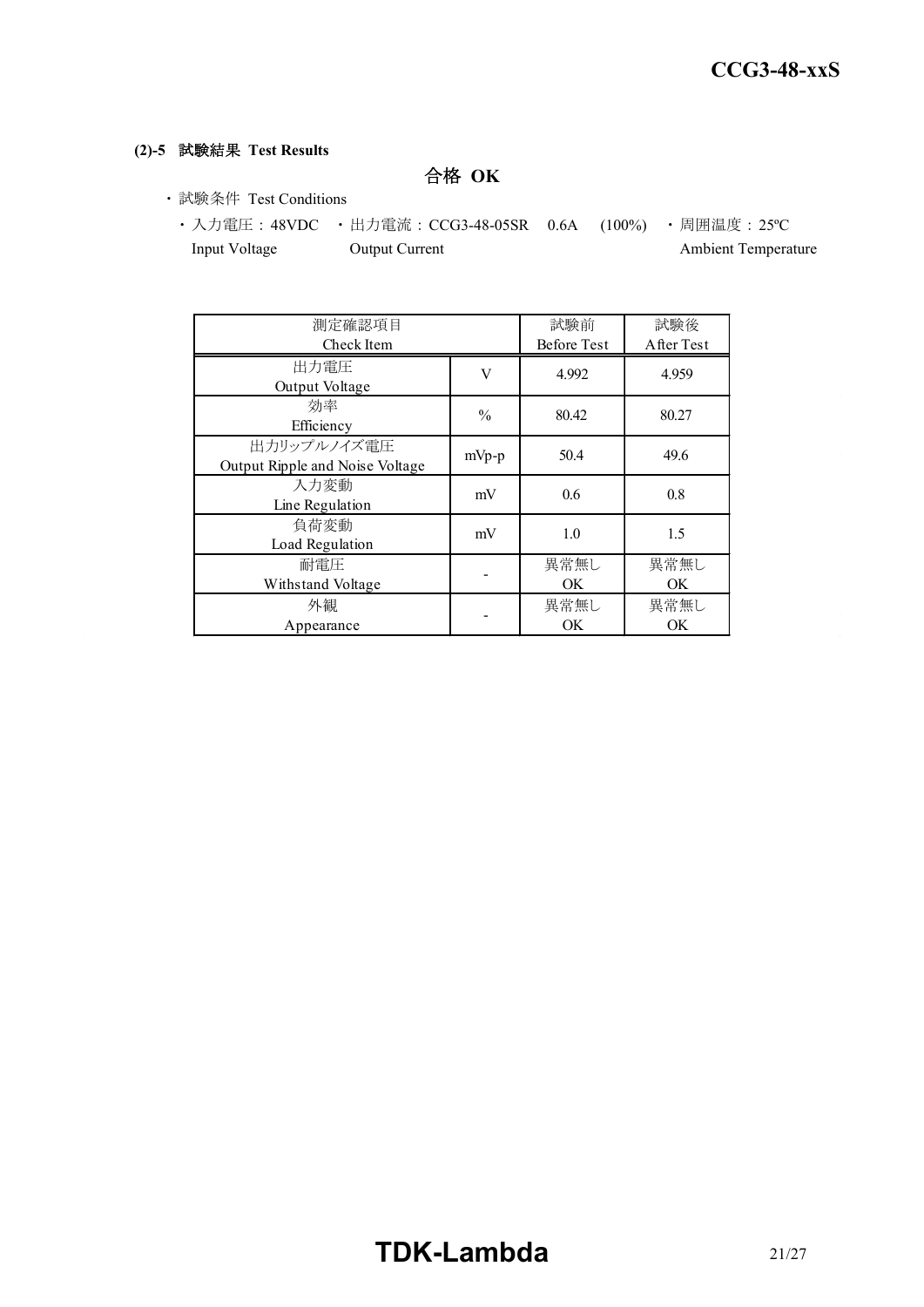#### **9.** 熱衝撃試験 **Thermal Shock Test**

**MODEL : CCG3-48-05S (1)** 使用装置 **Equipment Used** ・ 冷熱衝撃装置 : ES-77LH-R (HITACHI) Thermal Shock Chamber **(2)** 供試品台数 **The Number of D.U.T. (Device Under Test)** • CCG3-48-05S : 15台 (15units) **(3)** 試験条件 **Test Conditions** ・電源周囲温度 : -40℃ ⇔ 125℃ Ambient Temperature ・ 試験時間 : 30min ⇔ 30min Test Time ・ 試験サイクル : 500 サイクル Test Cycle 500 Cycles ・ 非動作 Not Operating 1cycle 30min  $-40^{\circ}$ C  $-$ 125ºC

#### **(4)** 試験方法 **Test Method**

初期測定の後、供試品を試験槽に入れ、上記サイクルで試験を行う。500サイクル後に、供試品を 常温常湿下に1時間放置し、出力に異常がない事を確認する。

30min

After the initial characteristics measurement. Then put the D.U.T. in testing chamber, and test it according to the above cycle. 500 cycles later, leave it for 1 hour at the room temperature, then check if there is no abnormal output.

#### **(5)** 試験結果 **Test Results**

合格 **OK**

- ・ 試験条件 Test Conditions
	- 入力電圧 : 48VDC 出力電流 : CCG3-48-05S 0.6A (100%) 周囲温度 : 25℃ Input Voltage Output Current Ambient Temperature

測定データは次項に示す。 See next page for measuring data.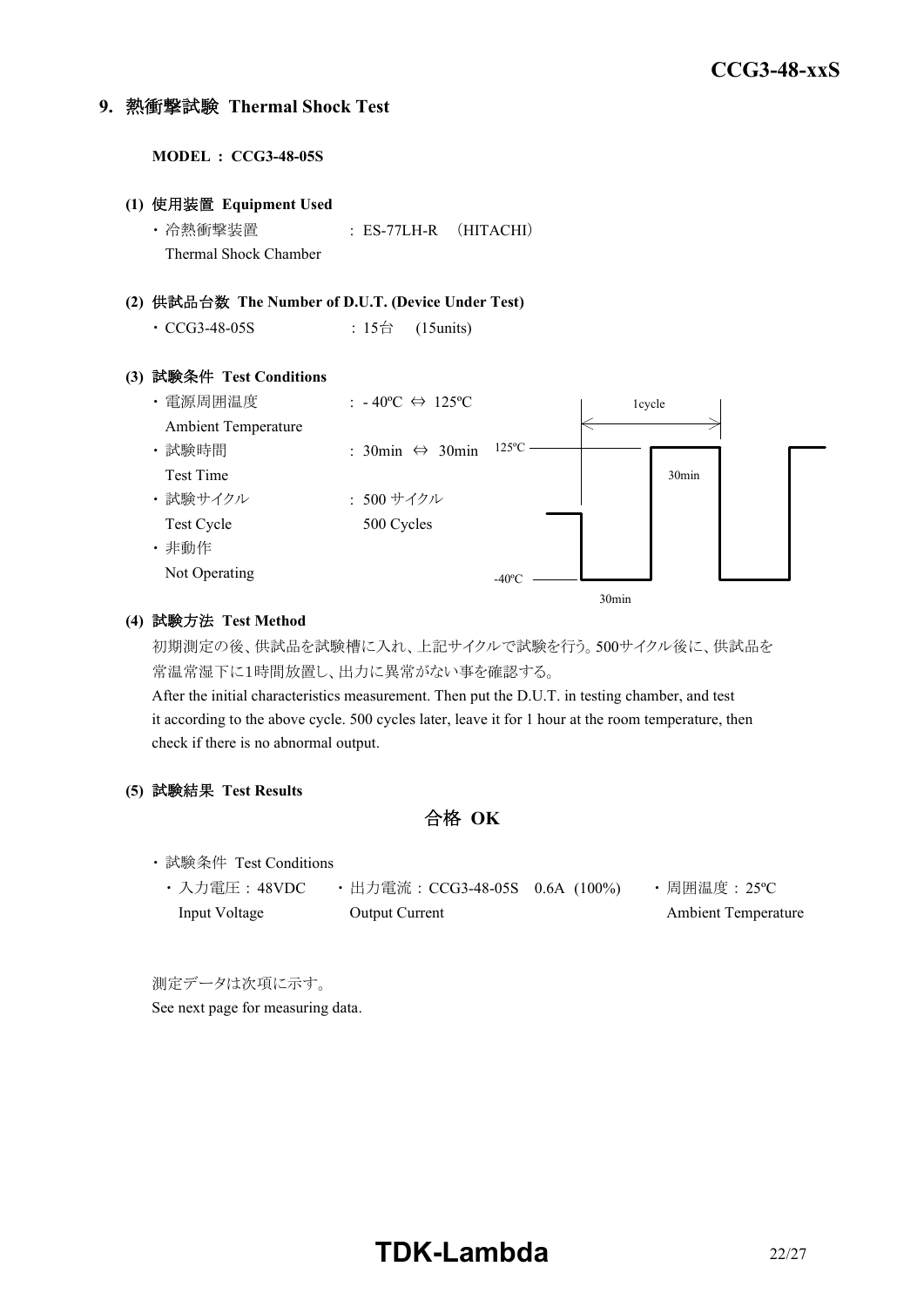

## **TDK-Lambda** 23/27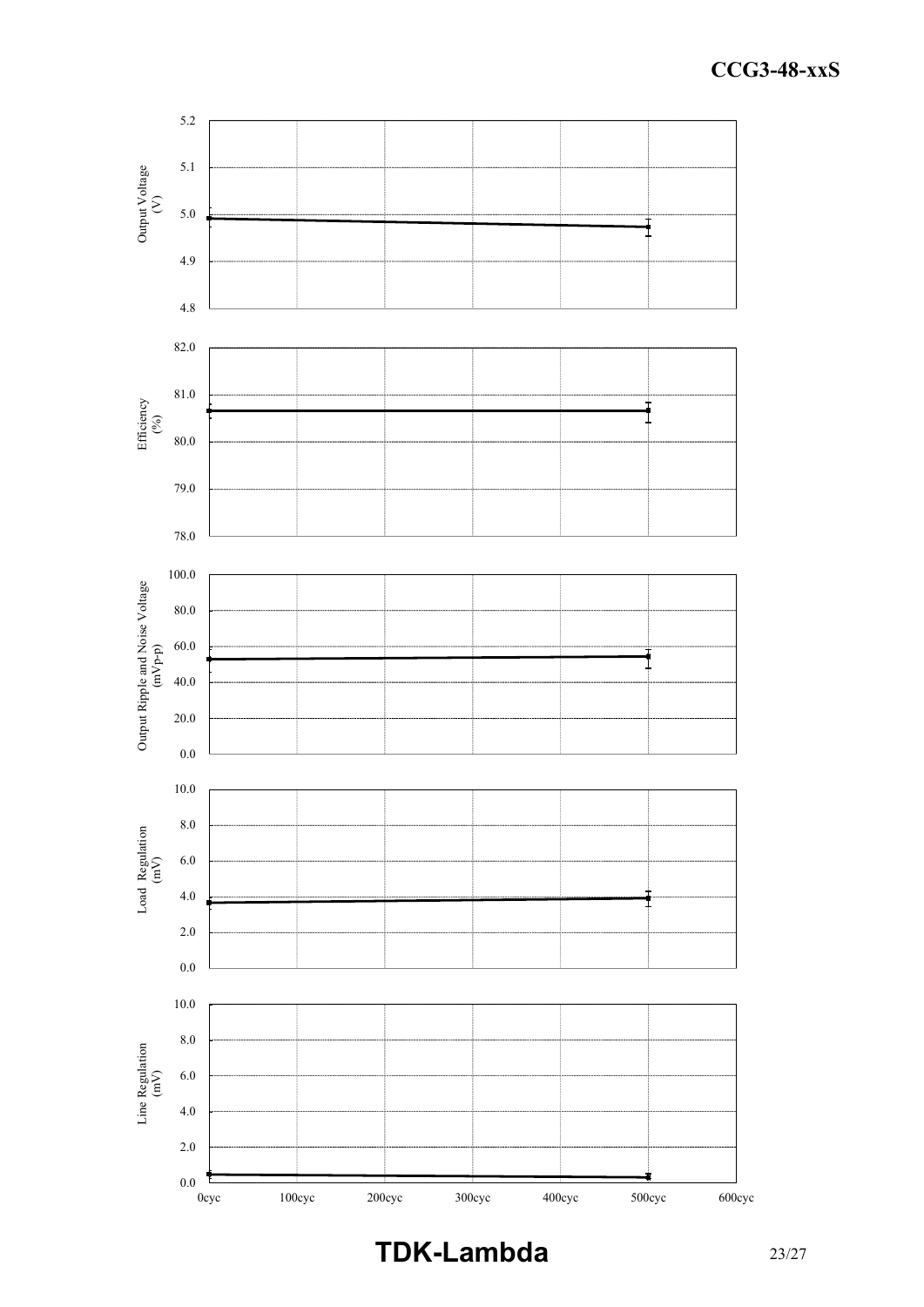#### *INSTRUCTION MANUAL* **10.** 高温加湿通電試験 **High Temperature and High Humidity Bias Test**

**MODEL : CCG3-48-05S**

#### **(1)** 使用装置 **Equipment Used**

・ 恒温恒湿槽 : PR-1KH (ESPEC) TEMP.&HUMID. CHAMBER

#### **(2)** 供試品台数 **The Number of D.U.T. (Device Under Test)**

• CCG3-48-05S : 15台 (15units)

#### **(3)** 試験条件 **Test Conditions**



#### **(4)** 試験方法 **Test Method**

初期測定の後、供試品を試験槽に入れ、槽の温度を室温(25ºC)から周囲温度が規定温度(85ºC) になるまで徐々に上げる。 供試体を規定の条件にて500時間試験を行い、常温常湿下に1時間放置 した後、出力に異常がない事を確認する。

After the initial characteristics measurement. Then put the D.U.T. in testing chamber, and the ambient temperature is gradually increased from 25ºC to 85ºC. Test the D.U.T for 500 hours according to above conditions and leave D.U.T. for 1 hour at the room temperature, then check if there is no abnormal output.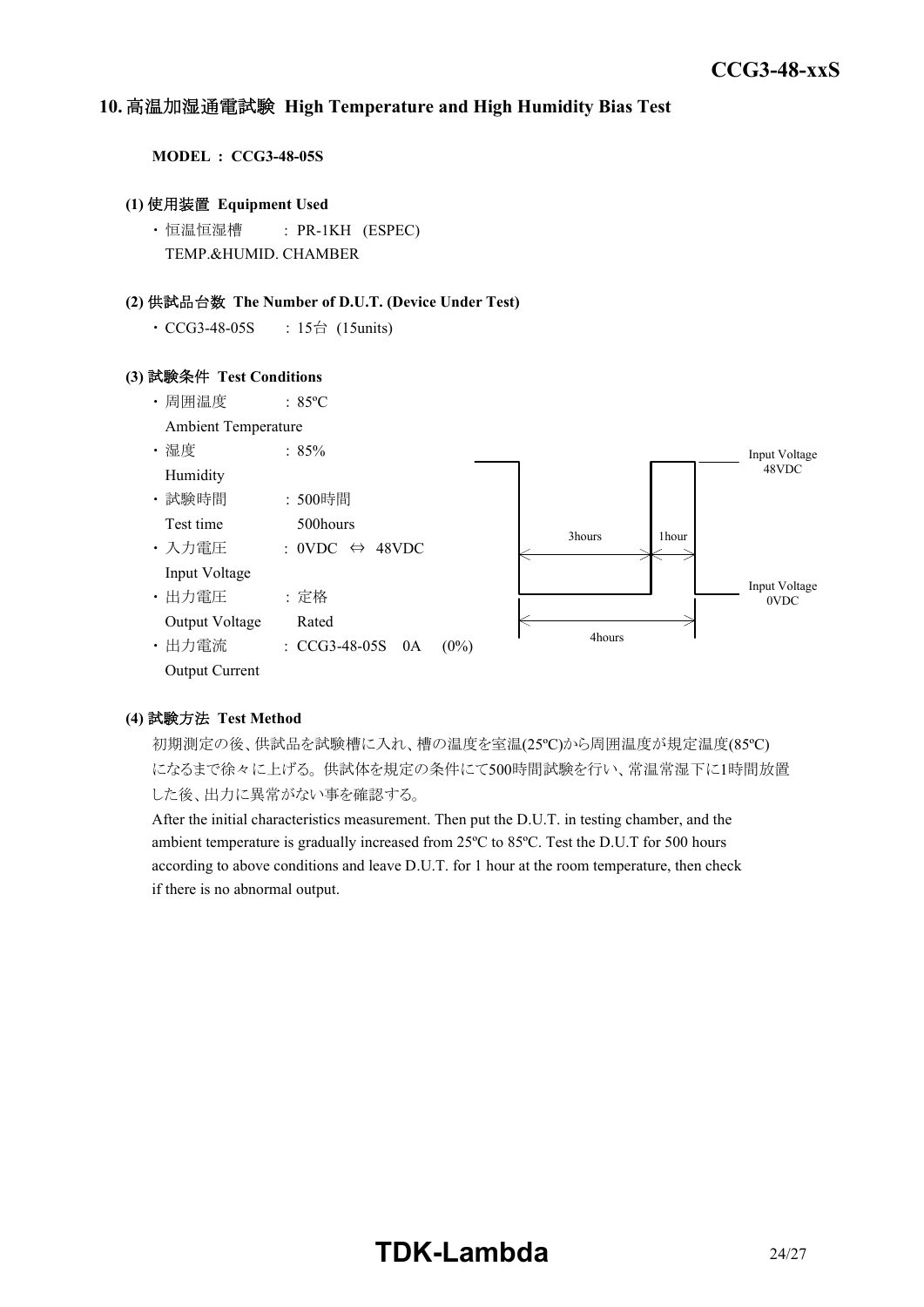#### **(5)** 試験結果 **Test Results**

合格 **OK**

・ 試験条件 Test Conditions

• 入力電圧 : 48VDC • 出力電流 : CCG3-48-05S 0.6A (100%) • 周囲温度 : 25℃ Input Voltage **Output Current Ambient Temperature** Ambient Temperature

| 測定確認項目<br>Check Item                           |               | 試験前<br><b>Before Test</b> | 試験後<br>After Test |
|------------------------------------------------|---------------|---------------------------|-------------------|
| 出力電圧<br>Output Voltage                         | V             | 4.987                     | 4.990             |
| 効率<br>Efficiency                               | $\frac{0}{0}$ | 80.09                     | 80.09             |
| 出力リップルノイズ電圧<br>Output Ripple and Noise Voltage | $mVp-p$       | 43.8                      | 45.8              |
| 入力変動<br>Line Regulation                        | mV            | 0.3                       | 0.4               |
| 負荷変動<br>Load Regulation                        | mV            | 1.0                       | 0.9               |
| 耐雷圧<br>Withstand Voltage                       |               | 異常無し<br>OK.               | 異常無し<br>OK.       |
| 外観<br>Appearance                               |               | 異常無し<br>OK                | 異常無し<br>OK        |

上記は代表サンプルの測定結果です。他サンプルもほぼ同等の結果です。

The above data is the result of the representative sample.

Other samples have almost the same results.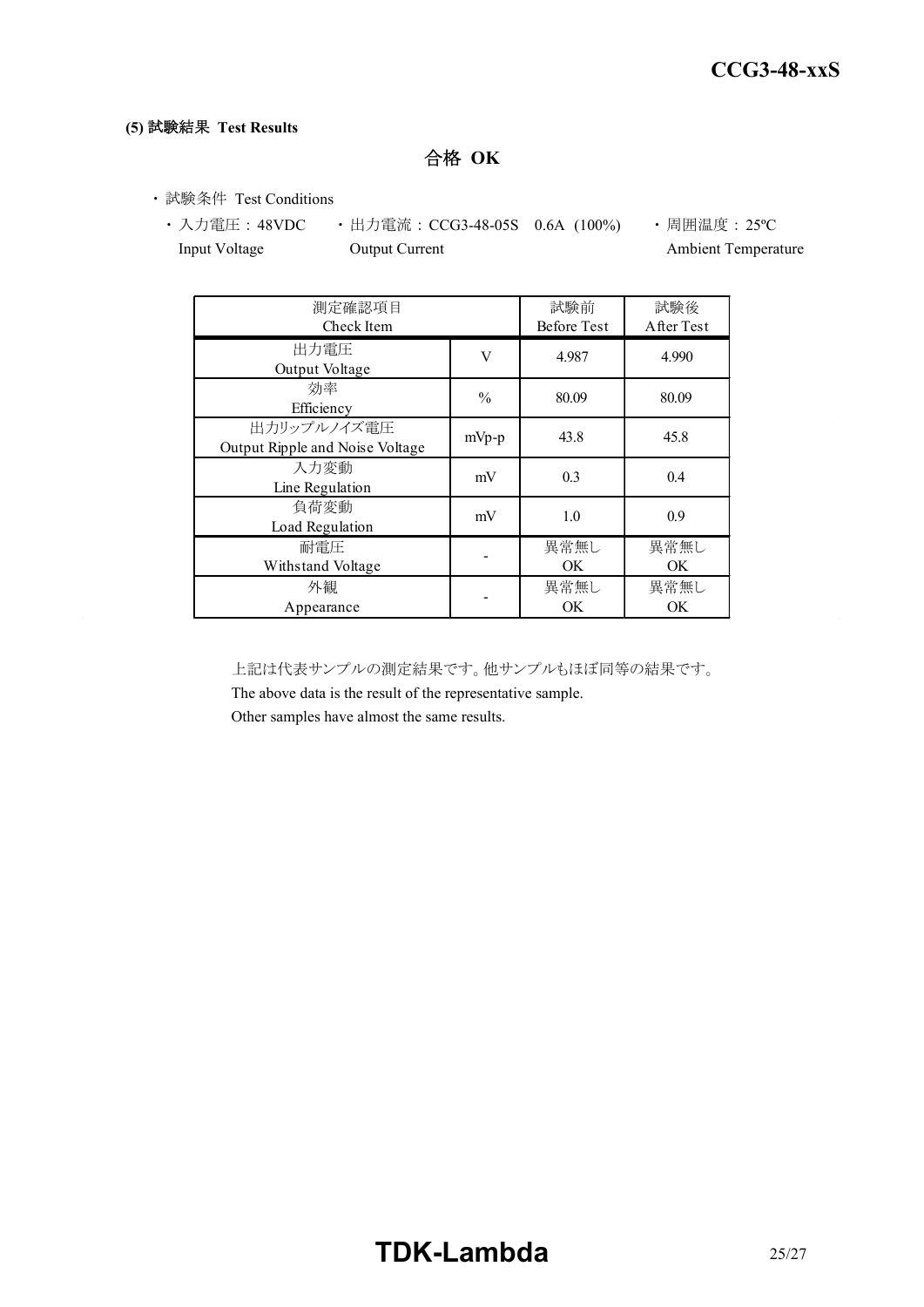#### **11.** 高温連続通電試験 **High Temperature Bias Test**

**MODEL : CCG3-48-05S**

#### **(1)** 使用装置 **Equipment Used**

• 恒温槽 : PH-400 (ESPEC) THERMAL CHAMBER

#### **(2)** 供試品台数 **The Number of D.U.T. (Device Under Test)**

• CCG3-48-05S : 15台 (15units)

#### **(3)** 試験条件 **Test Conditions**

- ・ 周囲温度 : 85ºC
- Ambient Temperature
- ・ 試験時間 : 2000時間
- Test time 2000 hours
- ・ 入力電圧 : 48VDC

Input Voltage

- ・ 出力電圧 : 定格 Output Voltage Rated
- ・ 出力電流 : CCG3-48-05S 0.6A (100%)

Output Current

#### **(4)** 試験方法 **Test Method**

初期測定の後、供試品を試験槽に入れ、槽の温度を室温(25ºC)から周囲温度が規定温度(85ºC) になるまで徐々に上げる。 供試体を規定の条件にて2000時間試験を行い、常温常湿下に1時間放置 した後、出力に異常がない事を確認する。

After the initial characteristics measurement. Then fix the D.U.T. in testing chamber, and the ambient temperature is gradually increased from 25ºC to 85ºC. Test the D.U.T for 2000 hours according to above conditions and leave D.U.T. for 1 hour at the room temperature, then check if there is no abnormal output.